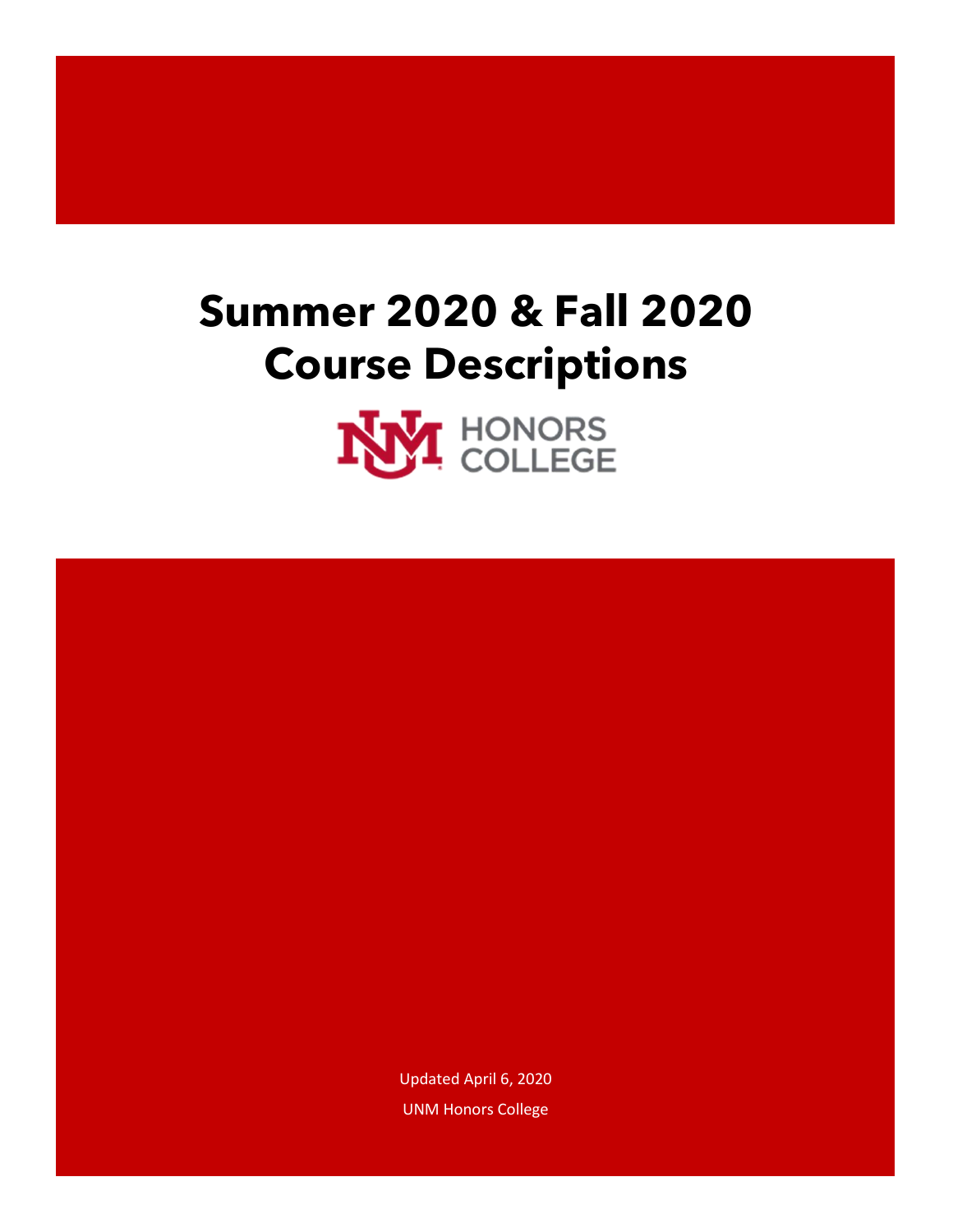### Table of Contents

| HNRS 1120 001 70258        |                                                                                            |  |
|----------------------------|--------------------------------------------------------------------------------------------|--|
| HNRS 1120 023 70270        |                                                                                            |  |
| HNRS 1120 002 70259        |                                                                                            |  |
| HNRS 1120 003 70261        |                                                                                            |  |
| HNRS 1120 004 70268        |                                                                                            |  |
| HNRS 1120 005 70264        |                                                                                            |  |
| HNRS 1120 006 70255        |                                                                                            |  |
| HNRS 1120 011 70265        |                                                                                            |  |
| HNRS 1120 007 70253        |                                                                                            |  |
| HNRS 1120 008 70251        |                                                                                            |  |
| HNRS 1120 009 70252        |                                                                                            |  |
| HNRS 1120 010 70271        |                                                                                            |  |
| HNRS 1120 012 70260        |                                                                                            |  |
| HNRS 1120 013 70257        |                                                                                            |  |
| HNRS 1120 014 70256        |                                                                                            |  |
| HNRS 1120 017 70254        |                                                                                            |  |
| HNRS 1120 018 70262        |                                                                                            |  |
| HNRS 1120 019 70272        |                                                                                            |  |
| HNRS 1120 020 70266        |                                                                                            |  |
| HNRS 1120 021 70269        |                                                                                            |  |
| HNRS 1120 024 70263        |                                                                                            |  |
| HNRS 1120 025 70267        |                                                                                            |  |
|                            |                                                                                            |  |
| <b>UHON 201 001 56992</b>  |                                                                                            |  |
|                            |                                                                                            |  |
| <b>UHON 201 002 67463</b>  |                                                                                            |  |
|                            |                                                                                            |  |
| <b>UHON 202 001 53474</b>  |                                                                                            |  |
|                            |                                                                                            |  |
| <b>UHON 203 001 49729</b>  |                                                                                            |  |
|                            |                                                                                            |  |
| <b>UHON 203L 001 66356</b> |                                                                                            |  |
|                            | UHON 203 counts toward UNM General Education Area 3, Physical and Natural Sciences Lab  18 |  |
| <b>UHON 204 001 67491</b>  |                                                                                            |  |
|                            | UHON 204 counts toward UNM General Education Area 4, Social and Behavioral Sciences  19    |  |
| UHON 204 002 67635         |                                                                                            |  |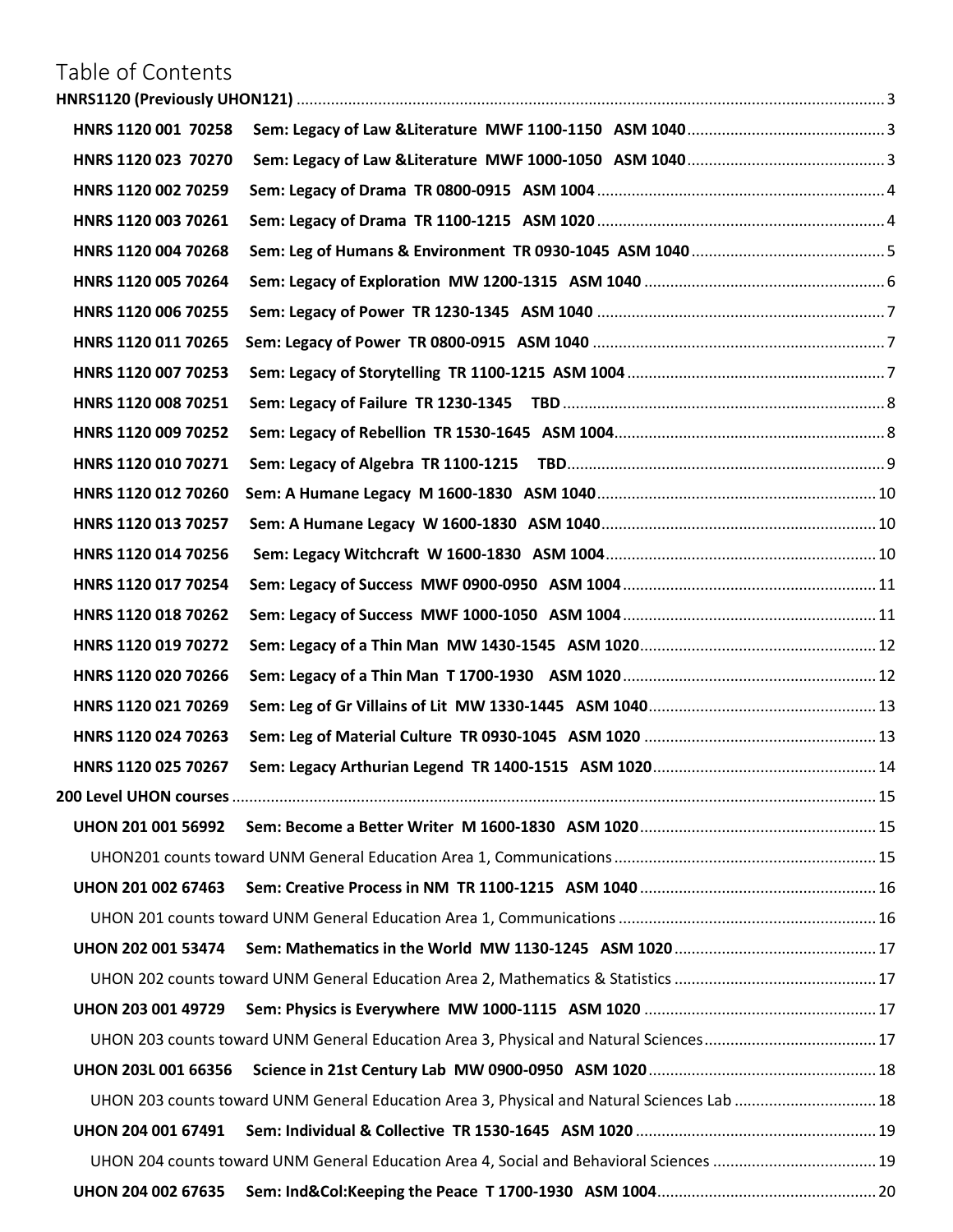|                           | UHON 204 counts toward UNM General Education Area 4, Social and Behavioral Sciences  20 |  |
|---------------------------|-----------------------------------------------------------------------------------------|--|
|                           |                                                                                         |  |
|                           |                                                                                         |  |
| <b>UHON 207 001 59269</b> |                                                                                         |  |
|                           |                                                                                         |  |
|                           |                                                                                         |  |
| <b>UHON 301 001 41936</b> |                                                                                         |  |
| UHON 301 002 34246        |                                                                                         |  |
| <b>UHON 301 003 44563</b> |                                                                                         |  |
| <b>UHON 301 005 59271</b> |                                                                                         |  |
| <b>UHON 301 006 56556</b> |                                                                                         |  |
| UHON 301 010 53481        |                                                                                         |  |
| <b>UHON 301 012 49740</b> |                                                                                         |  |
|                           |                                                                                         |  |
| <b>UHON 401 002 59265</b> |                                                                                         |  |
| UHON 401 003 41836        |                                                                                         |  |
| <b>UHON 401 004 65687</b> |                                                                                         |  |
| <b>UHON 401 006 53483</b> |                                                                                         |  |
|                           |                                                                                         |  |
|                           |                                                                                         |  |
|                           |                                                                                         |  |

Please note: cross-listed courses and H-section courses are not included in this list of class descriptions. Please contact the instructor for more information.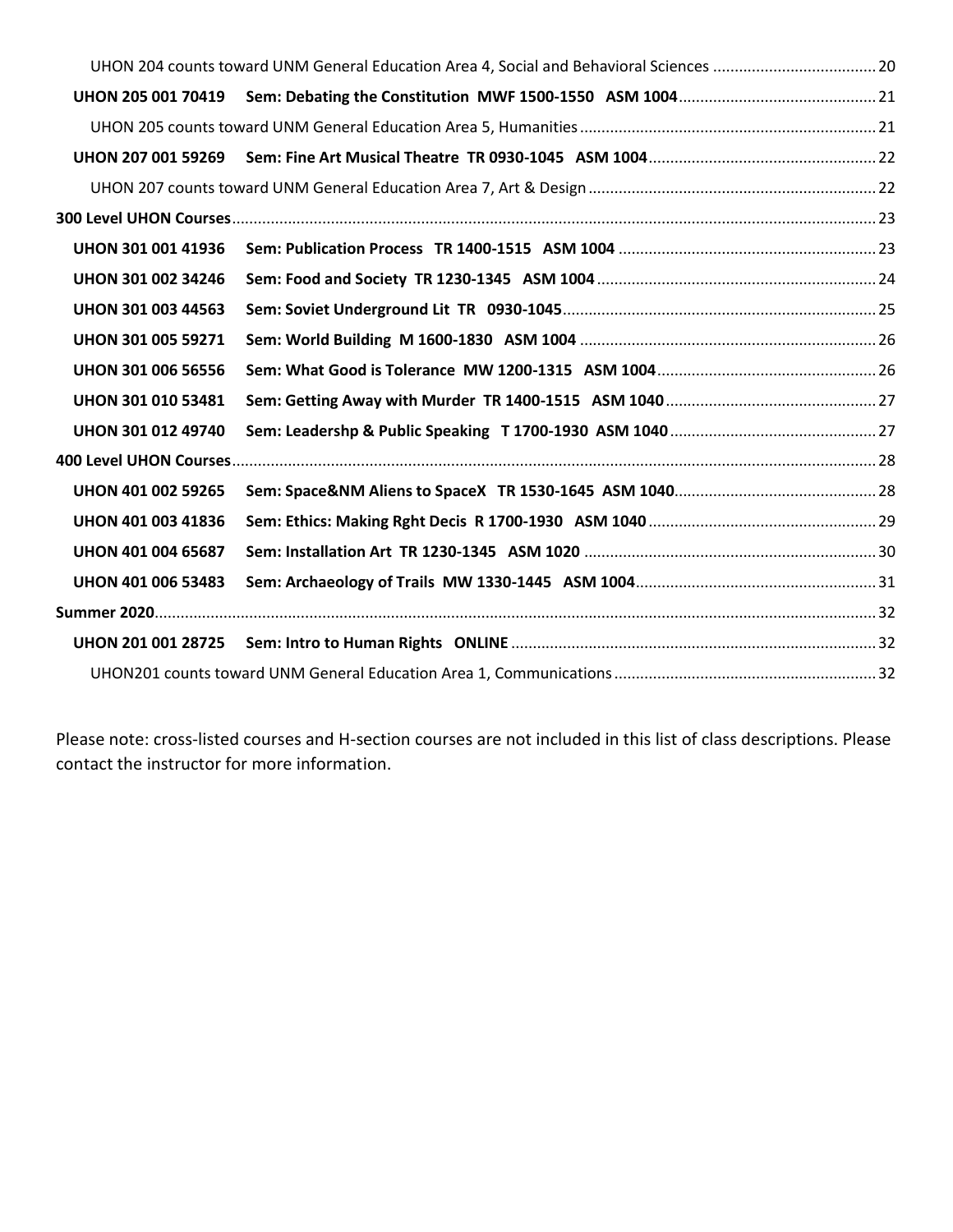### **Fall 2020 Course Descriptions:**

### <span id="page-3-0"></span>HNRS1120 (Previously UHON121)

**HNRS 1120 counts toward UNM General Education Area 5, humanities**

<span id="page-3-2"></span><span id="page-3-1"></span>HNRS 1120 001 70258 Sem: Legacy of Law &Literature MWF 1100-1150 ASM 1040 HNRS 1120 023 70270 Sem: Legacy of Law &Literature MWF 1000-1050 ASM 1040 **Course Title: Legacy of Law & Literature J. Kottler [jkottler@unm.edu](mailto:jkottler@unm.edu)**

#### **Course Description:**

Living with and under laws is a part of daily life for each of us. Literature frequently chooses to dramatize particular ideas in the law in order to work out abstract concepts through concrete, if fictional, examples. Where do laws come from? By what authority are they created? Can people live without them? What happens when there are too many of them? These are just some of the questions we will address through careful reading, discussion, and writing. We will listen to the voices of the past, as well as guests from the present to develop an idea of the meaning of law in our own lives and our responsibility to the future.

#### **Learning Outcomes:**

Students who successfully complete this course will be able to:

- 1. Analyze, critically interpret, and evaluate primary works in the humanities that relate to the themes of law and literature.
- 2. Evaluate how some key works in the humanities reflect either a historical period, or national, cultural, ethnic, or gender issues.
- 3. Compare how key works invoke shared human experiences that may relate to readers and the world today.
- 4. Construct persuasive arguments and increase writing proficiency through analytical essays characterized by original and insightful theses, supported by logically integrated and sound subordinate ideas, appropriate and pertinent evidence, and good sentence structure, diction, grammar, punctuation, and spelling.
- 5. Demonstrate accountability by preparing carefully for class and for assignments, following up on comments from the instructor, contributing meaningful participation in seminar sessions, and taking responsibility for attendance and punctuality.

#### **Required Readings/Videos**

Fagels (trans.) *The Oresteia (this translation only)* Shakespeare, *The Merchant of Venice* (any edition with line numbers) Frank Miller and David Mazzucchelli, *Batman: Year One* Robert Heinlein, *The Moon is a Harsh Mistress*

Other required works available online through our Learn site:

Hammurabi's Code, The Ten Commandments, Constitution of the United States,

*Plessy v. Ferguson*, *Dred Scott v. Sandford*, *Brown v. Board of Education*, *Roe v. Wade, The Universal Declaration of Human Rights. Butch Cassidy and the Sundance Kid. To Kill a Mockingbird.*

Also on Learn: Research materials on our course topic: library tools and resources; writing tips and reference materials; images of statues; advertisements, comic strips, and others.

#### **Student Requirements:**

Attendance, Participation, Short Response Papers, Group Project, 2 analytic essays, Mock Trial

#### **About the Instructor:**

Jonatha Kottler is an alumna of Honors and holds an MA in Liberal Arts from St. John's College. She has written comic books, short films, and her nonfiction writing has been anthologized, (Nasty Women) and appeared in New York Magazine's The Cut, The Guardian Weekend, Longreads, and on Audible. She is currently a member of The Book Project at Lighthouse Writers Workshop in Denver, and is completing her first novel.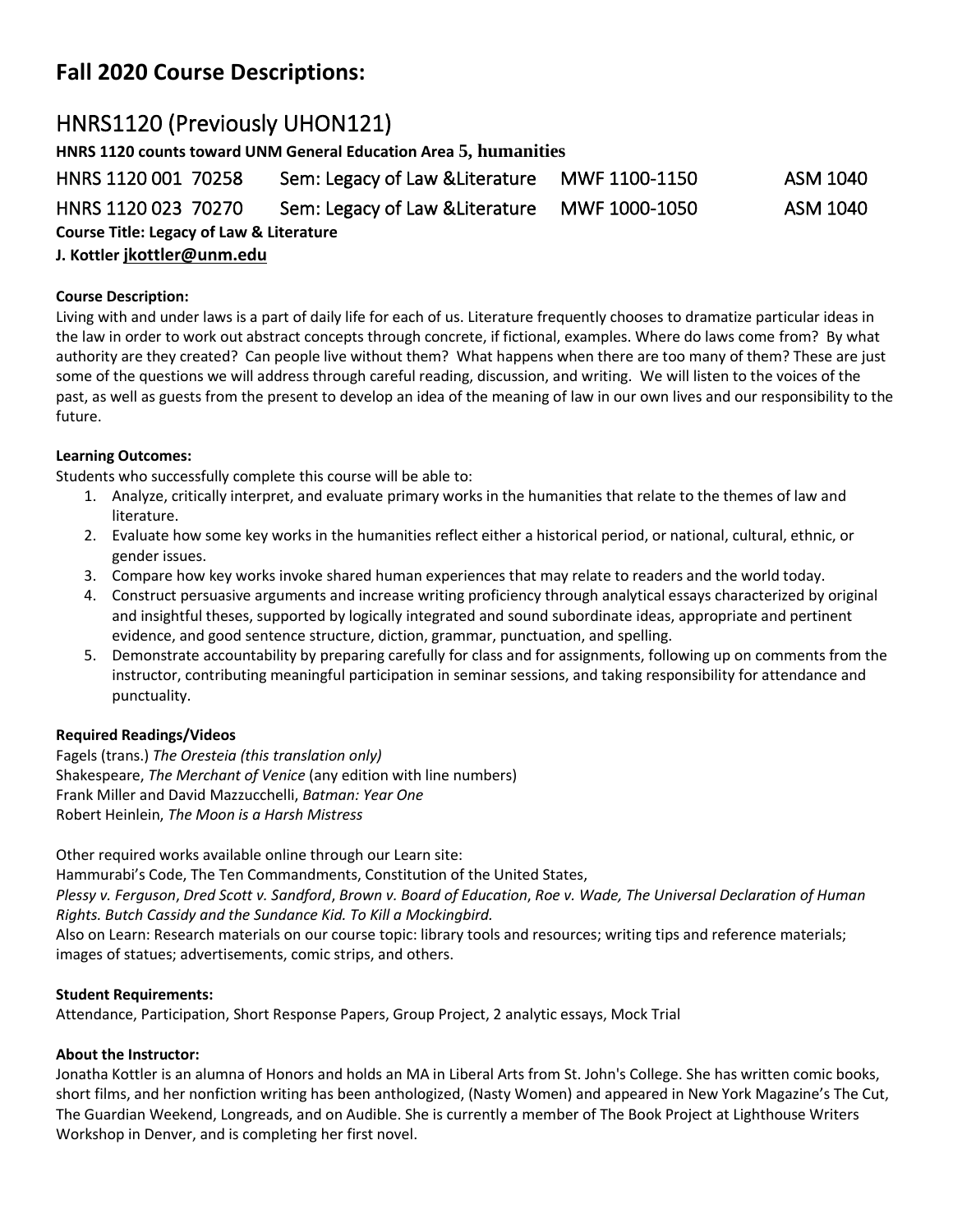### <span id="page-4-1"></span><span id="page-4-0"></span>HNRS 1120 002 70259 Sem: Legacy of Drama TR 0800-0915 ASM 1004 HNRS 1120 003 70261 Sem: Legacy of Drama TR 1100-1215 ASM 1020 **Course Title: Legacy of Drama M. Szasz [deschild@unm.edu](mailto:deschild@unm.edu)**

#### **Course Description:**

"Theatre is the art by which human beings make human action worth watching."

--Paul Woodruff, *The Art of Watching and Being Watched*

The Legacy of Drama is an exciting exploration of some of the greatest and most influential plays ever written. Our sixteen-week tour of world drama begins with the Ancient Greeks, and then moves into the Medieval era, followed by the Renaissance, the Restoration and the eighteenth, nineteenth, twentieth and twenty-first centuries. This class will include a strong interdisciplinary element, encompassing Theatre History, Dramatic Literature, World History, and the Fine Arts. Instead of isolating these plays and playwrights, we will discuss them as living, breathing reflections of cultural, social and political changes within their specific countries and time periods. The class will also investigate the most profound and far-reaching theatrical innovations during each of these time periods, including the Greek notion of 'catharsis'; the different types of rhyme and meter within Shakespearean verse; why bawdy Restoration comedy appealed during the 1700s, and then transformed into the more gentle and lighthearted comedy of the eighteenth century; the rise of nineteenth-century American Melodrama, which soon gave way to Realism; Chekhov's development of the tragicomic genre, which is carried on much later by Irish playwright Brian Friel; the advent of Absurdist theatre in the early 1950s, and the development of American Musical Theatre.

This Legacy class will also consider how playwrights have questioned, probed and responded to the ever-evolving roles of women and minorities. Please join us to learn about how the human condition has been portrayed on stage from the Ancient Greeks to the twenty-first century. As Theatre scholar Leah Hager Cohen says, we will explore how "theatre incites us to imagine the world from the perspective of others." This Legacy class will, in turn, relate these varying historical and theatrical perspectives to our contemporary world.

#### **Readings/Texts:**

Sophocles, *Oedipus Rex* Euripides, *The Bacchae Everyman* Shakespeare, *Twelfth Night* William Wycherley, *The Country Wife* Oliver Goldsmith, *She Stoops to Conquer* Henrik Ibsen, *A Doll's House* Anton Chekhov, *The* Cherry Orchard) Samuel Beckett, *Waiting for Godot* Luis Valdez, *Actos* Caryl Churchill, *Top Girls* Brian Friel, *Dancing at Lughnasa* Lin-Manuel Miranda, *Hamilton*

#### **Student Requirements:**

Reliable attendance; careful reading and thoughtful contribution to discussions; three response papers (2-3 pages each); attendance at a local production of a play and participating in discussion about the production; a 2-3 page proposal for a research paper and a ten minute conference to discuss the proposal; a four to six page research paper; and a group project: a short (10-15) minute performance of a scene from one of the plays we read this semester.

#### **About the Instructor:**

Dr. Maria Szasz's main interests include American, British and Irish Drama, Musical Theatre, and Theatre and Human Rights.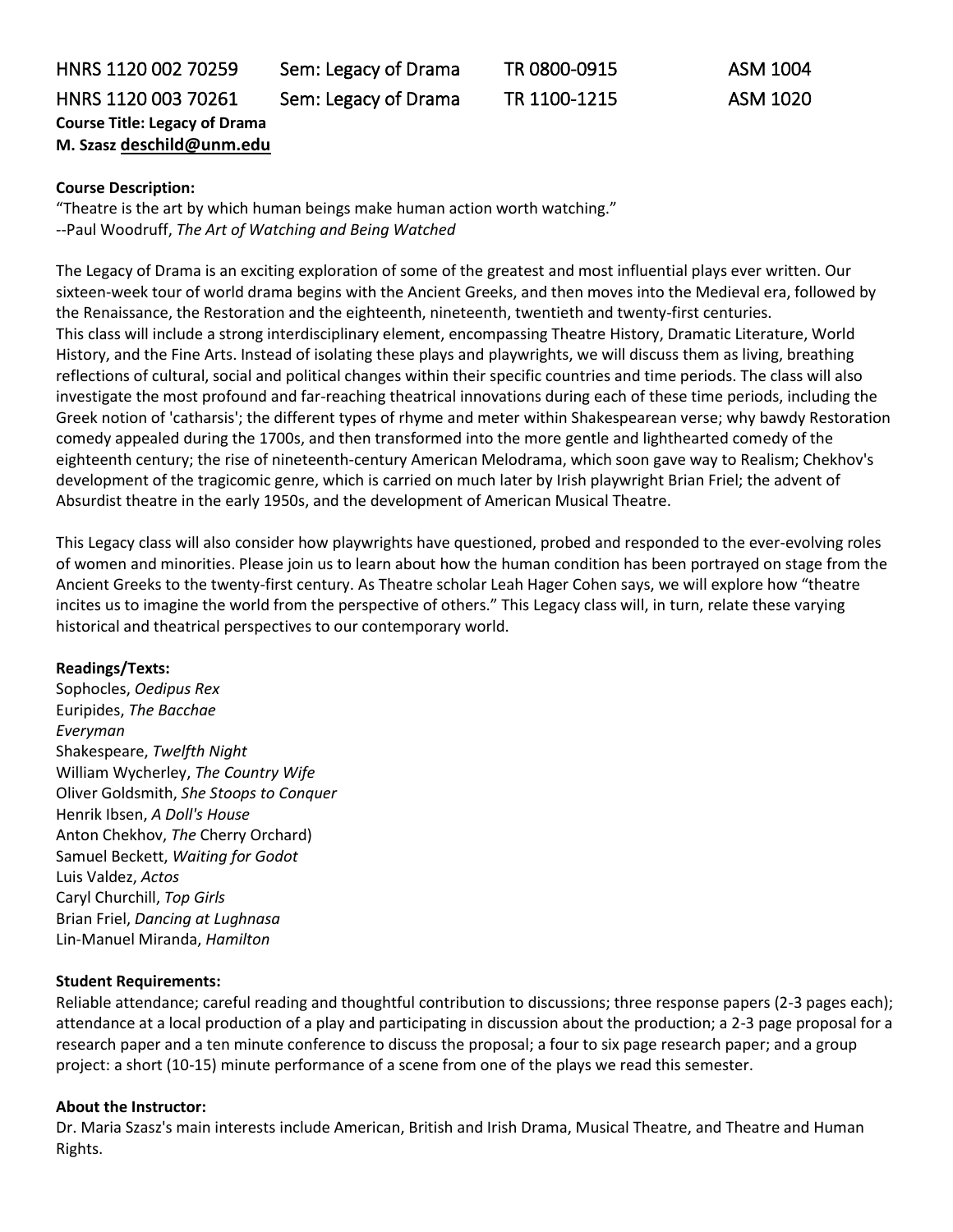<span id="page-5-0"></span>HNRS 1120 004 70268 Sem: Leg of Humans & Environment TR 0930-1045 ASM 1040

**Course Title: The Legacy of Humans and Their Environment L. Johnson [lizjohnson@unm.edu](mailto:lizjohnson@unm.edu)**

#### **Course Description:**

Since the beginning of recorded human history, human beings have had a close, but often adversarial, relationship with their environment. The early myths of Near Eastern and European society demonstrate that Babylonians, Egyptians, and Israelites recognized that they were dependent upon their environment for survival, but at the same time feared the power of their environment. Beginning with the Greeks and Romans, however, humans began to enjoy a more cooperative relationship with their environment through their agricultural practices and the technology that they used to subjugate the environment to their needs. Medieval Europeans inherited this more cooperative relationship with the environment, but medieval society's relationship with the environment turned adversarial once again with the beginning of the Little Ice Age in the early 1300s. By the end of the middle ages, however, the discovery of new scientific techniques and tools, as well as new lands, led to a re-imagining of human society's relationship with the environment. People once again began to shape the land to suit their needs, much as the Greeks and Romans had once done. In North America, the belief in Manifest Destiny led to a particularly American understanding of the environment and its potential uses, including the burgeoning industries of logging, mining, grazing, and drilling for oil. In the 20th century, however, the cost of Manifest Destiny became apparent both to government officials whose job was to ensure the continuation of these industries and to conservationists who feared that the environment itself, on a local and global scale, would be harmed by the rapid and continual growth of these industries. In this class, we'll examine sources from these different periods in the complex relationship between humans and their environment, with a particular focus on 20th and 21st century American debates over the environment and humanity's role in preserving the environment while also making use of it.

#### **Readings/Texts:**

*The Epic of Gilgamesh*, translated by N.K. Sandars, Penguin Classics, 1960 revised edition. ISBN 978-0140441000. John Muir and Fred D. White, *Essential Muir: A Selection of John Muir's Best Writings*, Heyday Publishing, 2006. ISBN 978-1597140270.

Other readings will be made available on the course website.

#### **Student Requirements:**

Active participation in class discussions One 10-minute oral presentation on topic of the student's choice Two short analytical papers on class readings (1200 words) One longer paper that focuses on a theme running through class readings from ancient to modern society (1500-1700 words) Participation in a group project

Oral presentation as part of the group project

#### **About the Instructor:**

Dr. Lizabeth Johnson has a B.S. in Biology and an M.A. and Ph.D. in Medieval History. Her particular focus in history is Medieval Britain, and she has published articles on domestic violence, prostitution, and women's activity in the courts of Medieval Wales. Her early work in biology was focused on ecology and environmental science.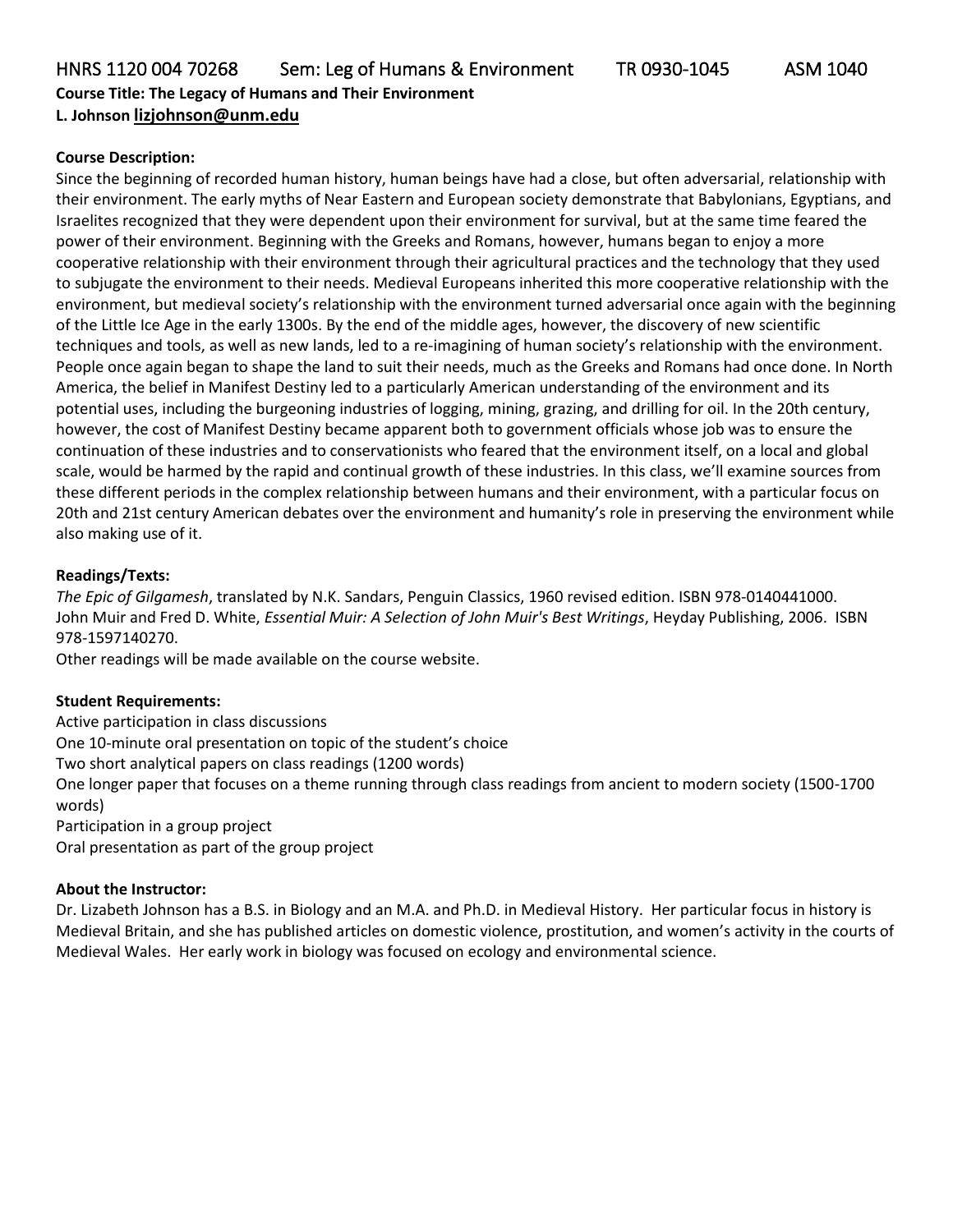#### <span id="page-6-0"></span>**Course Description:**

"We have climbed the mountain, There's nothing more to do. It is terrible to come down To the valley Where, amidst many flowers, One thinks of snow." --Donald Justice

Explorers have ventured many places over the centuries, but mountains have had a special draw. Mountains have been viewed as both foreboding obstacles that divide peoples and spiritually significant points worthy of pilgrimage. Mountains have held both the promise of untold riches and the possibility of unforgiving terror. Some have been lured to the mountains for science, some for religion, some for personal glory, and others to harvest the earth's bounty. Whichever the reason, pioneering mountaineer Elizabeth Knowlton noted that, "to those men who are born for mountains, the struggle can never end, until their lives end." This course examines why people have explored mountains and the draw of reaching high altitude. Students will study first-hand accounts, literature, and primary sources of both historic and contemporary mountain journeys from around the world and compare them to their own experiences here in the Mountain West.

This course unfolds in both the classroom and the field. There are two to three required and one optional field trip into the mountains outside normal class time, on weekends in late August/September, October and November (on Friday, Saturday or Sunday based on student availability). The required excursions include a hike up the La Luz Trail in the Sandia Mountains, a walk up the pilgrimage trail of Tome Hill in Los Lunas, and a hike either to one of New Mexico's most scenic mountain hot springs in the Jemez Mountains or the memorial site of a tragic airline crash in the Sandia Mountains. There is a course fee of \$45 to cover some, but not all, of the cost of these excursions.

#### **Readings/Texts:**

Books *The Shameless Diary of an Explorer: A Story of Failure on Mt. McKinley* by Robert Dunn *A Lady's Life in the Rocky Mountains* by Isabella Bird *Into Thin Air* by John Krakauer *Nature Writing*s by John Muir Films *Touching the Void* (film) by Kevin Macdonald, director. Research Articles A series of research articles, available in PDF format. You are required to print a full copy of each or bring a version on a tablet or laptop (not phone) to class on required days.

#### **Student Requirements:**

This course will unfold both in the classroom and the field as students participate in seminar discussions and complete a series of written projects. There are no specific prerequisites for this course, but because it contains significant, required field components students must be physically able to travel to and walk across outdoor sites. They also must be willing and able to spend significant amounts of time outside in a variety of weather conditions.

#### **About the Instructor:**

Troy Lovata, Ph.D. is a tenured, Full Professor in the Honors College. His courses explore our cultural relationship with the world around us and examine our connections to the past. Dr. Lovata holds a Doctorate in Anthropology, with a focus on Archaeology, from the University of Texas and is the author of 3 books and more than a dozen book chapters and research articles.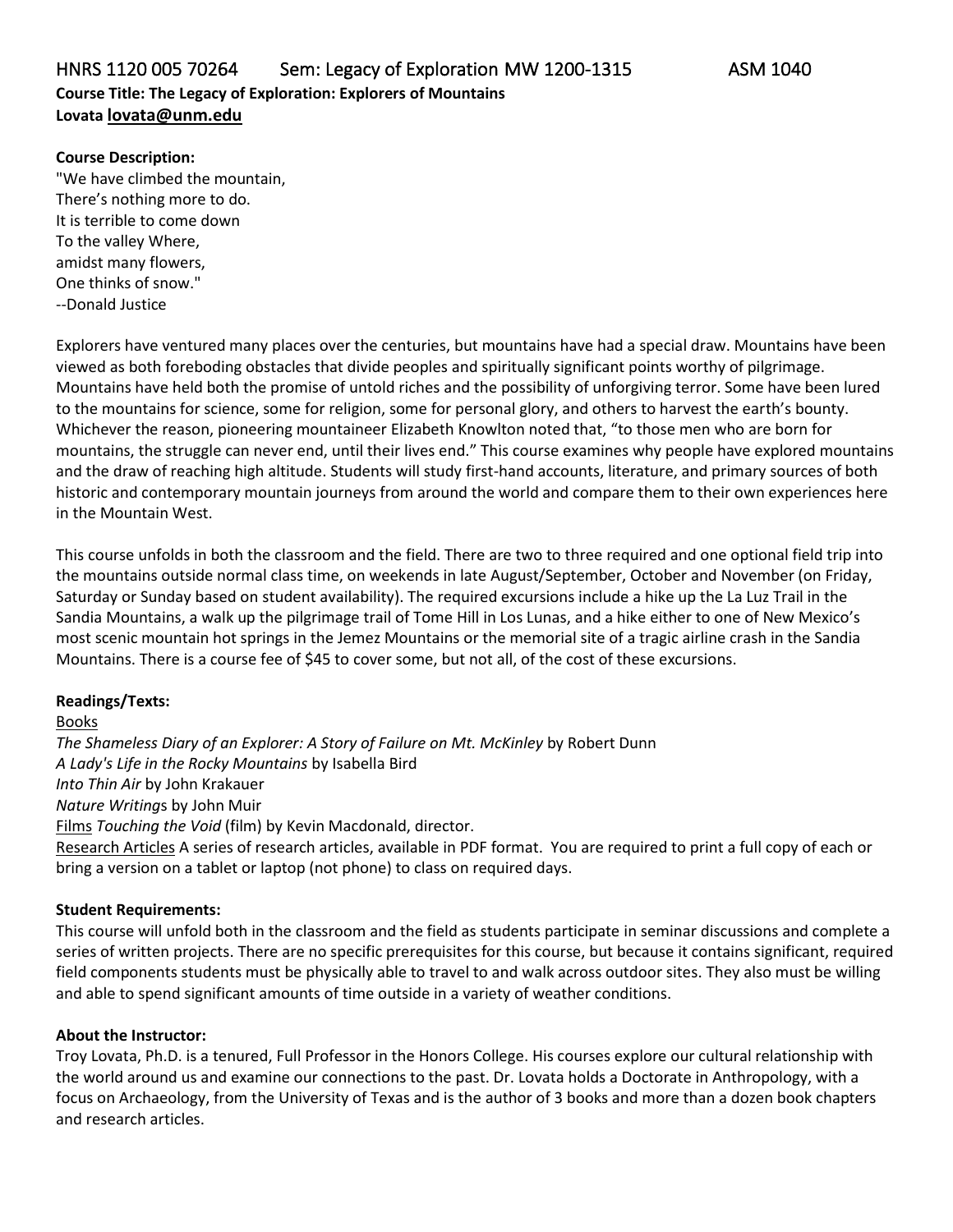<span id="page-7-1"></span><span id="page-7-0"></span>HNRS 1120 006 70255 Sem: Legacy of Power TR 1230-1345 ASM 1040 HNRS 1120 011 70265 Sem: Legacy of Power TR 0800-0915 ASM 1040 **Course Title: Legacy of Power: Building the Perfect Government R. Faubion [sanren@unm.edu](mailto:sanren@unm.edu)**

#### **Course Description:**

At its most ideal, the American system allows individuals to exercise their rights unimpeded by others. But as recent debates over issues such free speech and immigration suggest, while Americans share a government, they buy into a wide range of dramatically differing values—values so divergent that sometimes it is difficult to understand how we might reconcile them to forge meaningful law and policy. To better understand this problem, this class will explore theories about the role of government. Aristotle, for example, argues that every community aims at some good; what might our "good" be, and how can we best achieve it? To help refine our ideas, we will consider Locke's *Second Treatise of Government* and Mill's *On Liberty*, both fundamental to understanding our own system, as well as Yevgeny Zamyatin's science fiction novel *We*, which asks whether it is better to be "happy" than to be "free." We will also examine the distinction between violence and power suggested by Hannah Arendt and the nature of Bryan Stevenson's principle of just mercy. Through readings, discussion, and debate, we will make ourselves more thoughtful, better-informed participants in our political system. For further information, please contact Dr. Renée Faubion at sanren@unm.edu.

#### **Readings/Texts:**

John Locke, *Second Treatise of Government* John Stuart Mill, *On Liberty* Mary Shelley, *Frankenstein* Bryan Stevenson, *Just Mercy* Yevgeny Zamyatin, *We* Hannah Arendt, *On Violence*

#### **Student Requirements:**

Two 1250-word essays; a research project culminating in a policy paper; participation in end-of-semester roundtable; strong attendance and thoughtful, consistent participation in seminar discussion

#### **About the Instructor:**

After receiving degrees in Russian from Trinity University and the University of Kansas, Renée Faubion earned a second M.A. and a Ph.D. in English at UNM. She is particularly interested in how cultures use literature to construct knowledge and notions of truth. Renée has published on H.D. and Tim O'Brien and has won four awards for excellence in teaching.

## <span id="page-7-2"></span>HNRS 1120 007 70253 Sem: Legacy of Storytelling TR 1100-1215 ASM 1004

#### **Course title: Legacy of Storytelling: Creative Nonfiction A. Ketcham [ketchama@unm.edu](mailto:ketchama@unm.edu)**

#### **Course Description:**

In the 1970s, a new genre of writing came into the scene of American literature. This genre featured factual information, but it stole scenes and narrative structure from fiction, lyricism and experimentation from poetry. The author could be subjective and could refer to him or herself with the pronoun "I" within the text; they could allow their mind to work on the page, to explore the question "What do I know?" instead of assert knowledge. The writing was artful and often unforgettable. There was debate among writers and scholars about what to call this "fourth genre": literature of fact, literary nonfiction, or narrative nonfiction…before tentatively agreeing on "creative nonfiction." But creative nonfiction isn't really new—one of the earliest texts dates back to 2700 B.C.E. Through the origins of creative nonfiction, this course will tour the world and discover ancient peoples' day-to-day realities, beliefs, and styles of self-expression. Along with readings regarding the craft and practice of writing, we will follow the journey of the literary essay to the present day. Students will have the opportunity to contribute to this rich history by writing their own works of creative nonfiction.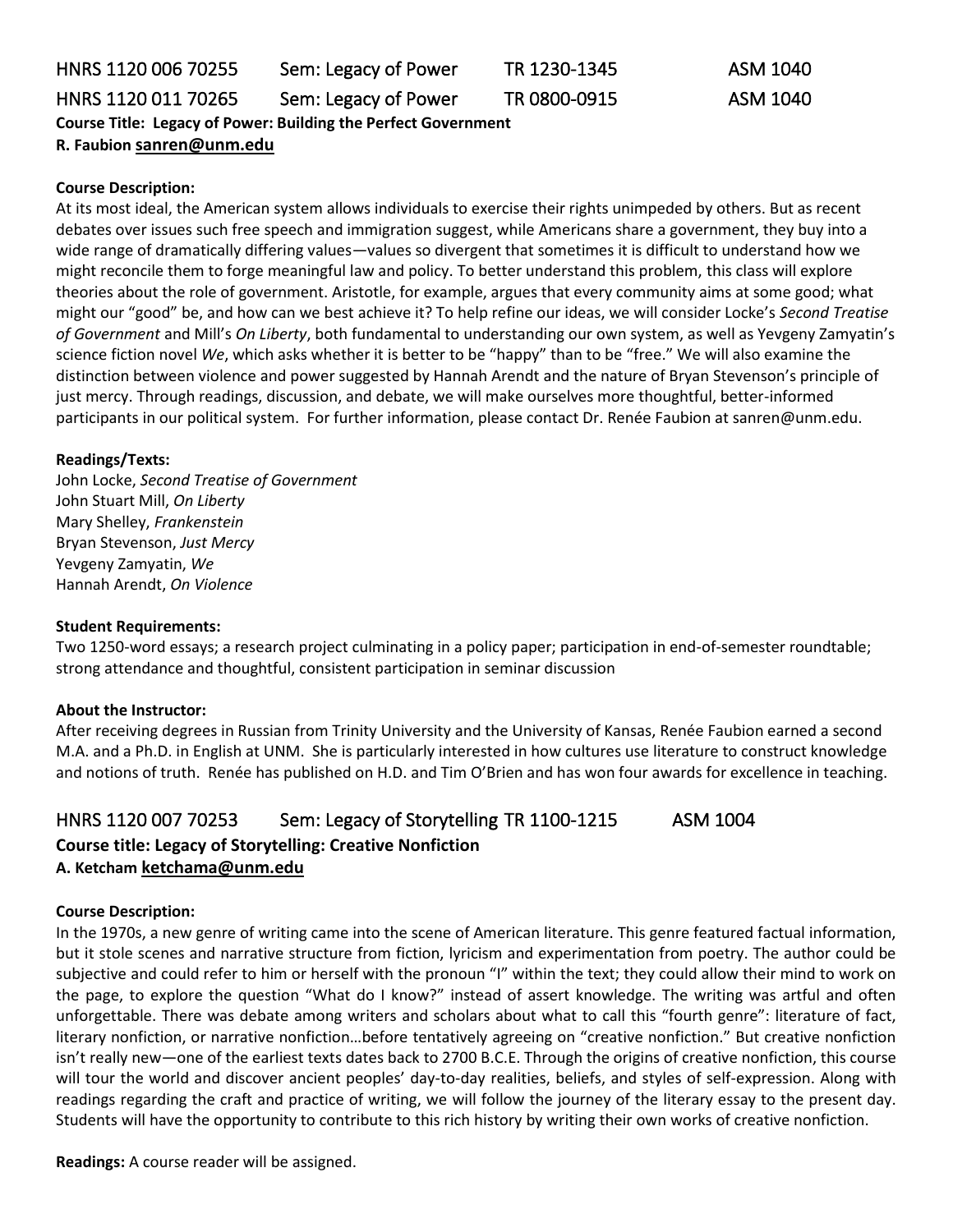**Student Requirements:** Active and sincere participation in discussions and workshops. One small group presentation on that day's assigned readings; a report on Creative Nonfiction magazine; two creative nonfiction essays.

**About the professor:** Amaris Ketcham is the faculty advisor for the award-winning student magazine *Scribendi*. Her essays have appeared in *Creative Nonfiction*,*Kenyon Review*, and *Prairie Schooner,* and elsewhere. Her book of poems, *A Poetic Inventory of the Sandia Mountains*, is available from Finishing Line Press. She's currently researching a guidebook of New Mexico campgrounds for Menasha Ridge Press.

### <span id="page-8-0"></span>HNRS 1120 008 70251 Sem: Legacy of Failure TR 1230-1345 TBD **Course Title: The Legacy of Failure R. Swanson swansonr@unm.edu**

#### **Course Description:**

Failure. Losing. Rejection. Defeat. A look around American society and throughout history reveals that countless noble efforts and ideas have failed. Individuals have crashed and burned, so to speak. Some of these failing endeavors nearly succeeded; others never had a chance. This course will investigate notable failures and "losers" in America's past and present. The course will weave together economics, history, and psychology in order to address how and why these failures occurred.

#### **Readings/Texts:**

- 1. Michelle Alexander, *The New Jim Crow*
- 2. Jared Diamond, *Collapse: How Societies Choose to Fail or Succeed*
- 3. Jeannette Walls, *The Glass Castle: A Memoir*

#### **Student Requirements:**

Class participation, written and verbal assignments.

#### **About the Instructor:**

Ryan Swanson is an Associate Professor in the Honors College. He studies sport in America and is very familiar with the topic of this course—failure.

#### <span id="page-8-1"></span>HNRS 1120 009 70252 Sem: Legacy of Rebellion TR 1530-1645 ASM 1004 **Course Title: Legacy of Rebellion M. Walsh-Dilley [marygoldwd@unm.edu](mailto:marygoldwd@unm.edu)**

#### **Course Description:**

Tupac Amaru was executed at the hands of the Spanish, his body mutilated and tortured. Tupac Shakur was shot twice, dead at the age of twenty-six. Both men are considered rebels: Tupac Shakur for powerful music against oppression, and Tupac Amaru for rebelling against Spanish colonialism in 18th Century South America. *Legacy of Rebellion* explores the complexities of rebellion. Beginning in the pre-colonial Andes and weaving through a complex history of violent empire and indigenous resistance, this course encourages students to think critically about the complex and multi-faceted history of rebellion of all kinds. Centered around the rise of Tupac Amaru and his fight against Spanish colonialism and oppression, this course examines ethnicity, class, gender, leadership and violence, among several other themes. These themes are intertwined with learning about the fascinating Andean and Inca culture, contemporary social movements, and even relationships to food! *Legacy of Rebellion* offers a unique blend of modern events and ancient history, eventually ending on the famous rapper, Tupac Shakur. You are challenged to question dichotomies, analyze WHY?, and engage with peers on the intricacies of resistance, rebellion, success and failure. The class features of a variety of readings, class discussion and essays that will enable you to improve your writing and change the way you think about history. [Course description written by students of the 2019 *Legacy of Rebellion* course.]

#### **Readings/Texts:**

Charles Walker. *The Tupac Amaru Rebellion* Gerald Graff and Cathy Birkenstein. *They Say/I Say: The Moves that Matter in Academic Writing*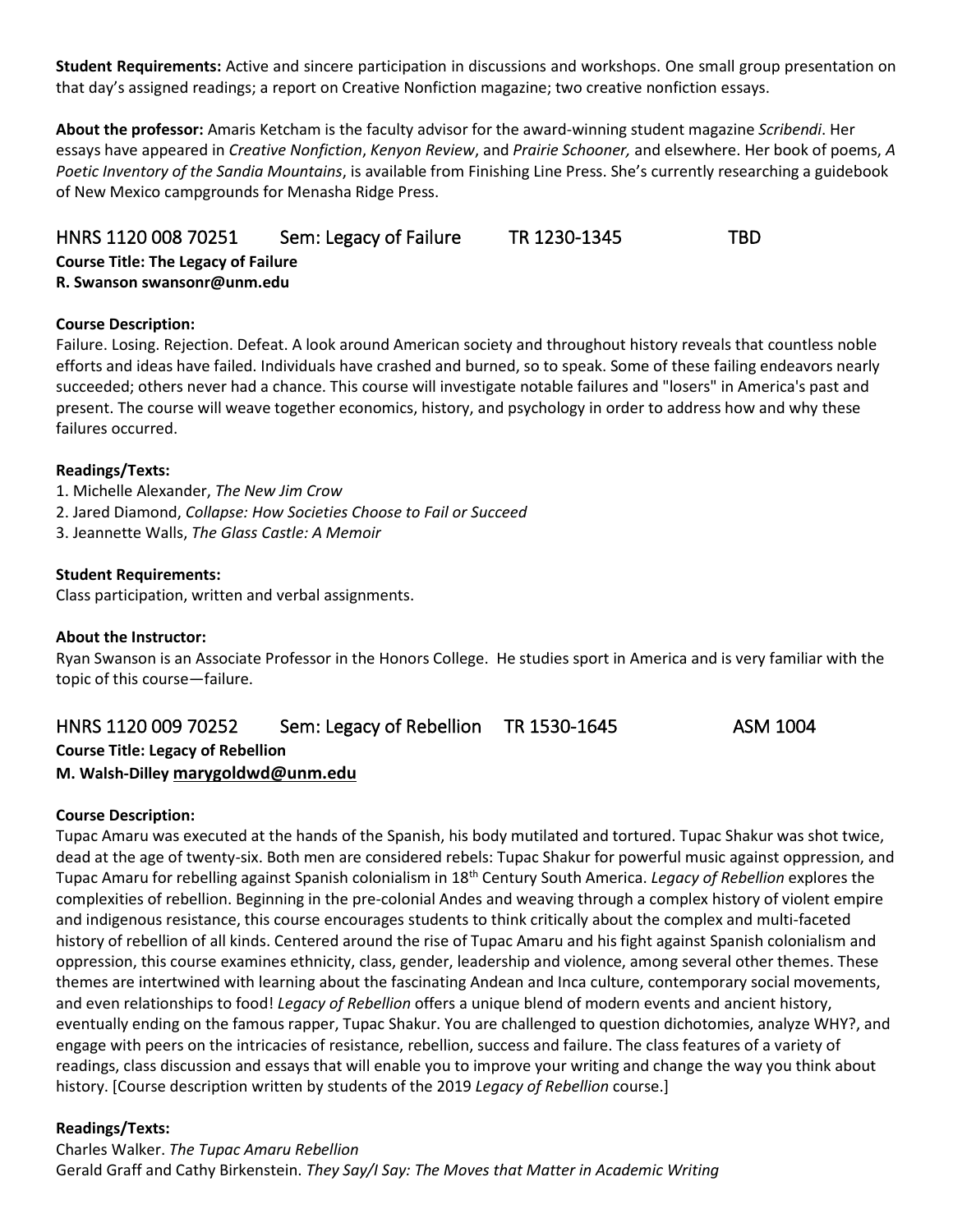A course reader, available at UNM's Copy Center; a compilation of short texts including early chronicles of the conquest, other non-fiction about history, resistance and rebellion in the Andes and elsewhere, short stories, poems, and lyrics from Tupac Shakur

#### **Student Requirements:**

This class is reading-, writing-, and discussion-intensive, with instruction for improving our skills at each. Alongside regular attendance and participation and a group project to develop a class map, students will submit four essays, building in sophistication, analysis, and length.

- 1) Essay #1: The Human Landscape. This personal essay examines how our physical landscape affects our social reality. Students are invited to be descriptive, creative, and reflective;
- 2) Essay #2: 'They Say' Working with Primary Texts. This essay uses primary and secondary texts to excavate the key features of Inca culture or society;
- 3) Essay #3: 'I Say' Building an Argument about Rebellion. This essay focuses on one element of the Tupac Amaru and/or Tupac Katari rebellions to develop an a unique, analytical argument.
- 4) Essay #4: Pulling it all Together The Legacy of Tupac Amaru. Students will chose a rebellion, resistance movement, or individual rebel and analyze how their topic intersects with the themes of the course or builds on the legacy of Tupac Amaru.

#### **About the Instructor:**

Marygold Walsh-Dilley holds a PhD in Development Sociology. She conducts research on rural development, food & agricultural systems, colonialism's long impact, primarily in the Andean region of South America. She also leads a summer study abroad program, "Conexiones Ecuador", every other year.

### <span id="page-9-0"></span>HNRS 1120 010 70271 Sem: Legacy of Algebra TR 1100-1215 TBD **Course Title: Legacy of Algebra Holden [cholden@unm.edu](mailto:cholden@unm.edu)**

#### **Course Description:**

Albuquerque, algebra, and algorithm all start with the same syllable. This is no coincidence.

You may hate Algebra. It may bore you. Or maybe you love puzzles in equation form. Most of us take Algebra for granted as a fact of life without really knowing what it is (uh, that stuff with x?). Yet Algebra did not always exist, and it did not spring to life fully formed.

Algebra is old. We trace its roots back to ancient Babylonia thousands of years ago, but it didn't look like it does now symbols and equations and all that—until starting in Italy in the 1500's. And even as Algebra began to look modern, underneath there was more going on. Something as simple (to us now) as a negative number was for a long, long time simply inconceivable, and did not become really accepted professionally until late in the 18th Century. In 1759, Francis Maseres, an English mathematician, wrote that negative numbers "darken the very whole doctrines of the equations and make dark of the things which are in their nature excessively obvious and simple". I hope that puts your own difficulties with the subject in perspective.

Algebra is way less smooth than you imagine, less certain, less monolithic. We will uncover this hidden side of this least favorite school subject. We won't rehash the algebra you did in High School, though you will need to move some x's around. Instead our goals will be to see the workings and development of algebra and related numeric technologies as one of the great achievements of human culture.

We will see how algebra works and where it doesn't, and investigate its multicultural development along the way to now. We will try strange algebra most non-professionals never see, and ask some important questions about the potential and real uses of this incredible technology, including its use to decide children's destinies. Algebra will be our playground where we will develop and hone general academic research and scholarship skills. It will be the angle from which we look at large questions about how humanity works, learns, and fails.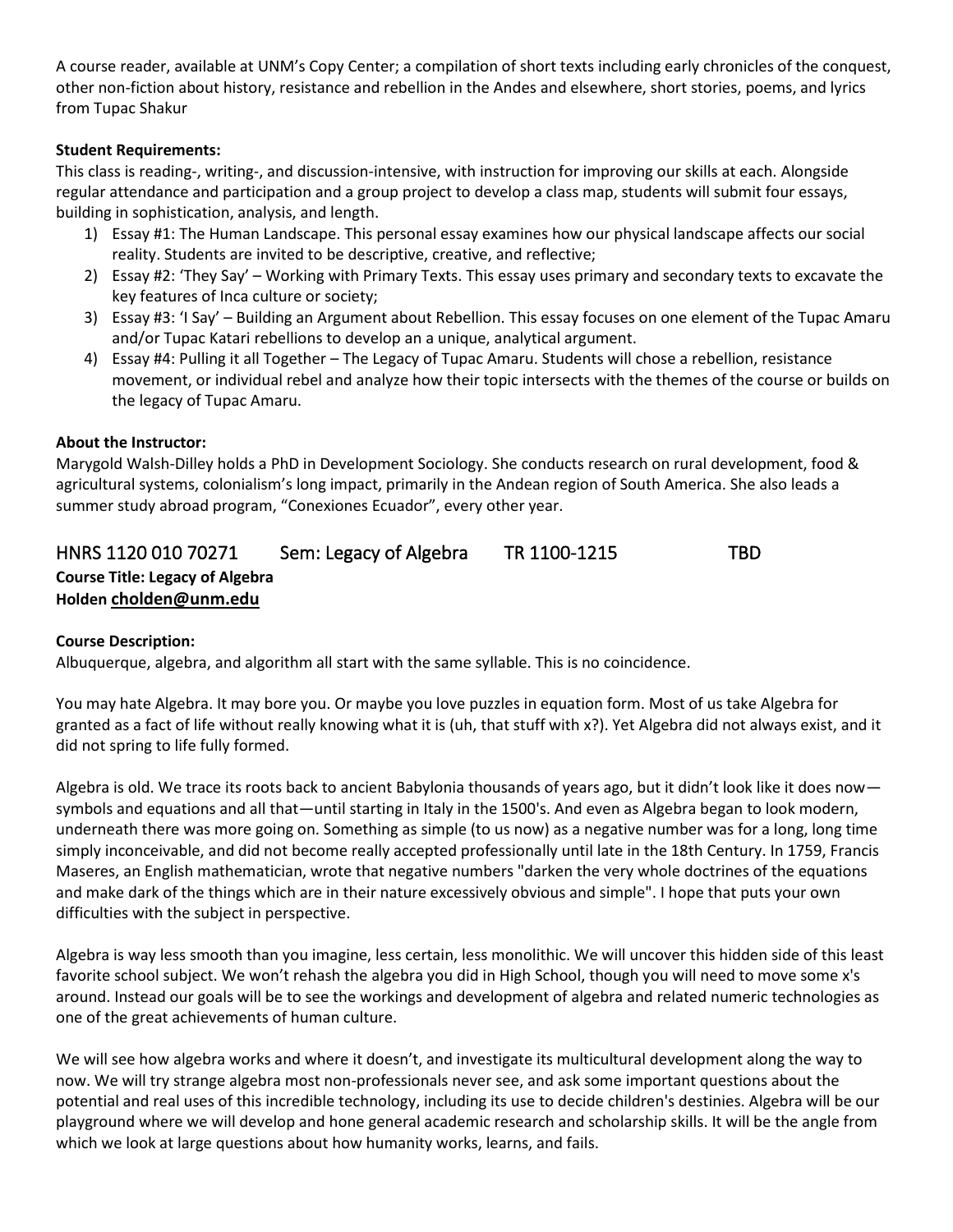This journey is approved for absolutely everyone, anyone who is ready to be fascinated and frustrated at the same time, and maybe a bit bored too. Really, no prior experience or facility with Algebra is assumed or expected, but I will need your curiosity. It may be some work to keep up, or more likely to get yourself to do more writing about algebra than scribble out something with "x=", but this is a journey we will take together, and no one will be left behind.

#### **Readings/Texts:**

*Unknown Quantity: A Real and Imaginary History of Algebra* by John Derbyshire *Algebra: Sets, Symbols and the Language of Thought* by John Tabak *Radical Equations: Civil Rights from Mississippi to the Algebra Project* by Robert Moses and Charles Cobb *The Beginnings and Evolution of Algebra* by I. G. Bashmakova and G. S. Smirnova *The Crest of the Peacock: Non-European Roots of Mathematics* by George Joseph Other readings online

#### **Student Requirements:**

#### You will:

Bring curiosity and create meaningful discussion, creating an environment where everyone feels comfortable asking questions. When it comes to math, this cannot be taken for granted. This is the most important requirement.

Small mathematical writing assignments, small problem sets where the answer is not the end but the beginning, to gain skills in mathematical thinking and exposition.

Two in-class group presentations and

One individual argumentative research paper, somewhere around 5-10 pages.

#### **About the Instructor:**

Chris Holden is an Associate Professor in UNM's Honors College. His PhD is in number theory, but his research is currently at the intersection of mobile, games, learning, and local place. Chris mostly helps people think about these areas and put their ideas into action, as well as participating in design and implementation himself. A game he made with Julie Sykes, *[Mentira](http://www.mentira.org/)*, is particularly well-known in language learning circles. He sometimes gets some time to write informally about this work at [http://localgameslababq.wordpress.com.](http://localgameslababq.wordpress.com/)

<span id="page-10-1"></span><span id="page-10-0"></span>

| HNRS 1120 012 70260                                                 | Sem: A Humane Legacy | M 1600-1830 | ASM 1040 |  |  |
|---------------------------------------------------------------------|----------------------|-------------|----------|--|--|
| HNRS 1120 013 70257                                                 | Sem: A Humane Legacy | W 1600-1830 | ASM 1040 |  |  |
| <b>Course Title: A Humane Legacy: Human Rights Past and Present</b> |                      |             |          |  |  |
| S. Cargas cargas@unm.edu                                            |                      |             |          |  |  |

#### **Course Description:**

This course is an introduction to today's human rights movement (the organizations and people working to promote and protect your rights). We will learn its modern history which starts with the 1948 Universal Declaration of Human Rights and the birth of the United Nations. We will also discuss current events. Along the way, we will study the older history including the contributions of the major world religions and philosophies as well as the important events that led to today's movement. This multidisciplinary course will involve history, a little philosophy, and political science. We will rely on variety of texts including one by a historian, memoirs by survivors, and other primary sources. We will listen to music about human rights, watch film clips about human rights, and host a guest speaker who works on human trafficking.

#### <span id="page-10-2"></span>HNRS 1120 014 70256 Sem: Legacy Witchcraft W 1600-1830 ASM 1004

**Course Title: Legacy of Witchcraft in Popular Culture M. Deblassie [deblassiem@unm.edu](mailto:deblassiem@unm.edu)**

#### **Course Description:**

This 100-level course explores the legacy of witchcraft polar culture. From the Salem witch trials to the reemergence of brujeria in Latinx culture to curanderrsima in New Mexico and the continued popularity of witch-themed TV shows,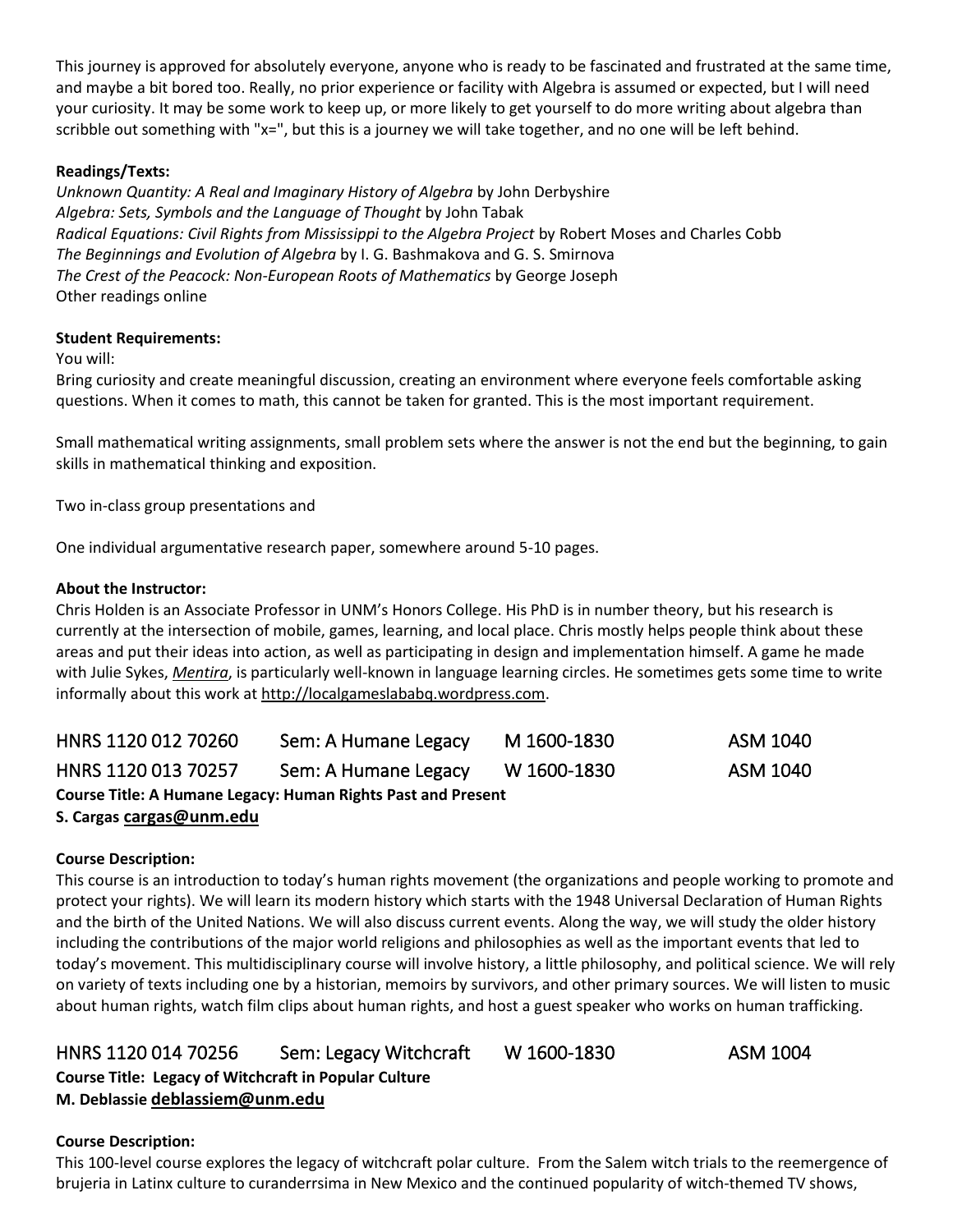witchcraft has been associated with women healers, social outcasts, and female empowerment. This course spans historical, cultural, and social contexts in order to examine how these representations of witchcraft can reinforce or resist sexist ideologies and reshape the stories we tell about spirituality, gender, feminism, and inclusivity.

#### **Readings/Texts:**

*The Wizard of Oz* (1939) *Bell, Book & Candle* (1958) *The Craft* (1996) *Practical Magic* (1999) *The Witch* (2016) *The Love Witch* (2016) *Half Magic* (2018) *Bewitched,* "I, Darrin, Take This Witch Samantha" (S1E1, 1964) *Charmed*, "Something Wicca This Way Comes" (S1E1, 1999) *Witches of East End*, "Pilot" & "Marilyn Fenwick, R.I.P." (S1E1-2, 2013) *Broad City,* "Witches" (S4E6, 2017) *Charmed*, "Pilot" (S1E1, 2018) Excerpts from Marc Simmons's *Witchcraft in the Southwest: Spanish and Indian Supernaturalism on the Rio Grande* (1980) Excerpts form Nazario Garcia's *Brujerías: Stories of Witchcraft and the Supernatural in the American Southwest and Beyond* (2007) Juliet Blackwell's *Secondhand Spirits* (2009) Excerpts from Danielle Dulsky's *Woman Most Wild: Three Keys to Liberating the Witch Within* (2017) *Excerpts from a variety of witch-related magazines, podcasts, books, and other texts* Note: Reading list might be subject to change. The move list represents that primary sources that will be examined

#### **Student Requirements:**

Students will be required to:

- Write two essay
- Complete an essay revision projects
- Guide a course discussion
- Give a short presentation on a topic related to the course
- Complete a final group project

#### **About the Instructor:**

Maria DeBlassie, Ph.D. is a multi-award-winning English faculty member at CNM and part-time Humanities faculty at the UNM Honors College. When not teaching, she is writing about everyday magic, brujeria, pleasure activism, and things that go bump in the night. Her first book, Everyday Enchantments (Moon Books 2018), won several awards, including the 2018 Pinnacle Book Achievement Award for the New Age Category.

<span id="page-11-1"></span><span id="page-11-0"></span>

| HNRS 1120 017 70254                    | Sem: Legacy of Success | MWF 0900-0950 | ASM 1004        |
|----------------------------------------|------------------------|---------------|-----------------|
| HNRS 1120 018 70262                    | Sem: Legacy of Success | MWF 1000-1050 | <b>ASM 1004</b> |
| <b>Course Title: Legacy of Success</b> |                        |               |                 |
| Obenauf obenauf@unm.edu                |                        |               |                 |

#### **Course Description:**

How do you measure success? Money? Power? Fame? Glory? Beauty? Sex? Love? Happiness? Although success is universally valued, there is no universal concept of success. In this course we'll examine how success and failure have been measured and critiqued in some of the most outstanding literature of the Roman world, of the English Middle Ages, and in modernity. We will focus on the ways various values both reflect and affect the cultures that produced our readings, as well as their legacy on our society. Along the way you will develop a deeper knowledge of literature, of history, and of yourself.

#### **Readings/Texts:**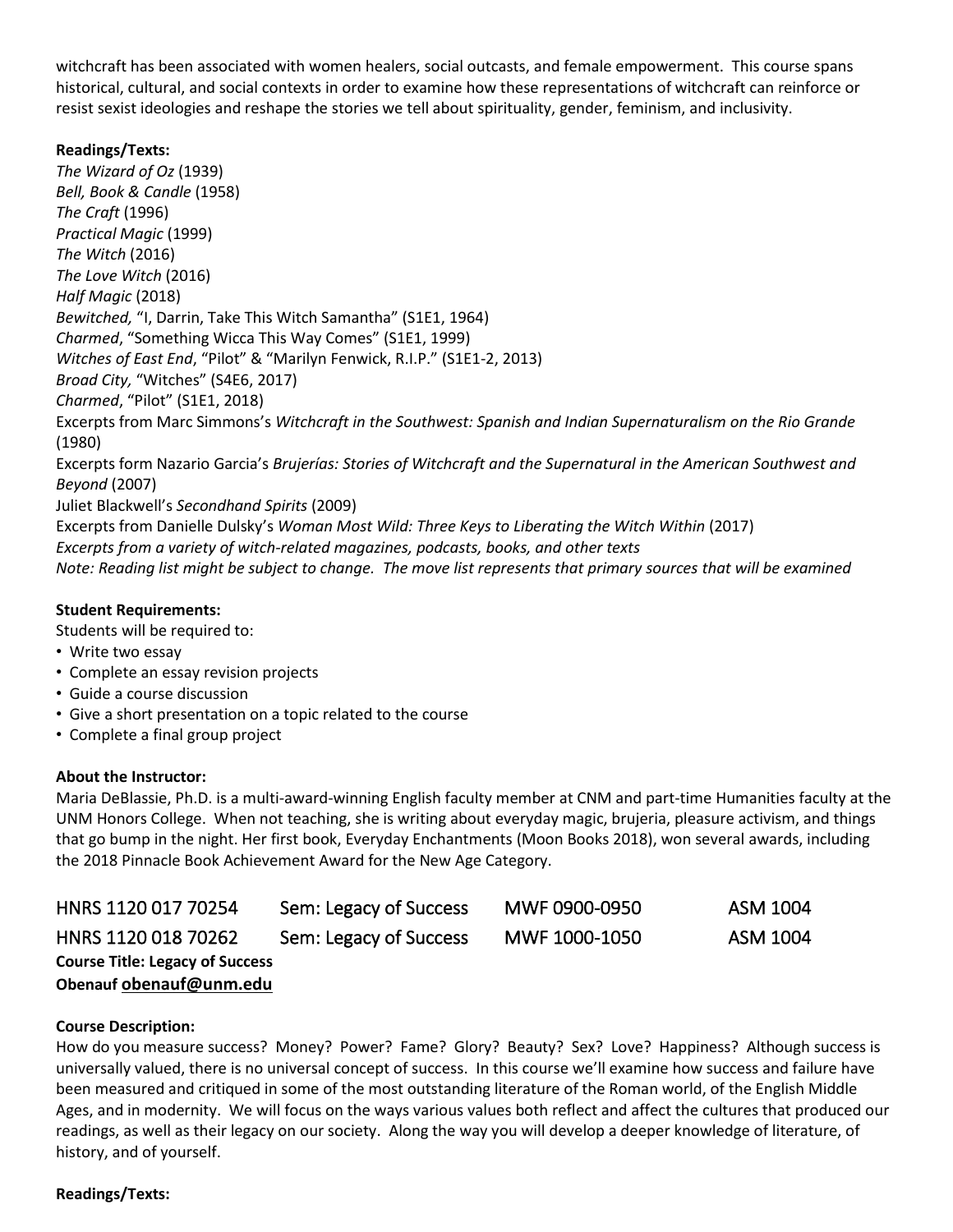Our lively reading list opens with a short story by Kurt Vonnegut and then zips back to ancient Roman satire by Horace, Juvenal, and Petronius. We will delve into sublime medieval romances as well as a raunchy medieval morality play translated just for this course. Modern works include Christopher Marlowe's "Dr. Faustus," Samuel Johnson's "Rasselas," Mozart and da Ponte's "Don Giovanni," autobiographies by Benjamin Franklin and Frederick Douglass, and two great American novels, both from 1925, Anita Loos's "Gentlemen Prefer Blondes" and F. Scott Fitzgerald's "The Great Gatsby."

#### **Student Requirements:**

As with all Honors courses, consistent attendance and active participation are required. Students are expected to keep a reading journal, which will form the basis for a series of ungraded (but required) one-page response papers. There will be two short analytical papers, a longer personal or creative final project, and a group presentation.

#### **About the Instructor:**

A fourth-generation Lobo, Richard Obenauf earned his BA from UNM and his MA and PhD from Loyola University Chicago. His research centers on the relationship between knowledge and society, with a particular emphasis on censorship and intolerance.

<span id="page-12-1"></span><span id="page-12-0"></span>

| HNRS 1120 019 70272                               | Sem: Legacy of a Thin Man MW 1430-1545 | ASM 1020 |  |  |  |
|---------------------------------------------------|----------------------------------------|----------|--|--|--|
| HNRS 1120 020 70266                               | Sem: Legacy of a Thin Man T 1700-1930  | ASM 1020 |  |  |  |
| Course Title: The Legacy of a Thin Man: Bob Dylan |                                        |          |  |  |  |
| M. Thomas mthomas@unm.edu                         |                                        |          |  |  |  |

**Course Description:** The Swedish Academy awarded The Nobel Prize in literature for 2016 to Bob Dylan. "…for having created new poetic expressions within the great American song tradition." This was a momentous award. Since the establishment of the prize in 1901, only twelve Americans have received the award. Dylan is the first American to get the award since 1993 and the first singer-songwriter to ever get the award. Over a career that has spanned 56 years, Dylan has been a folk singer, a touring rock and roll musician, a pop star, a gospel singer, an ethnomusicologist/music curator, a writer, a filmmaker, a cultural icon, a poet, a graphic artist/metal sculptor, and a Nobel Laureate. He more or less invented the singer/songwriter performance role/genre. Although some critics have characterized Dylan as evolving from persona to persona and genre to genre with abandon, never looking back, Dylan has never abandoned his past as he has evolved. He is consistent, not only in his creative preoccupations but also in his unambiguous commitment to the creative impulse. This course is an interdisciplinary introduction to Bob Dylan, his work, his times, and his continuing impact on the various worlds he inhabits as an iconic musician and creative artist.

#### **Required Texts**

- Bob Dylan: The Lyrics 1961-2012 (or the lyrics section of Bob Dylan's website for lyrics on demand)
- Bob Dylan in America Sean Wilentz
- The Elements of Style Workbook Michele Poff, William Strunk, E.B. White

#### **Recommended texts:**

- Tarantula Bob Dylan
- Chronicles Vol I Bob Dylan
- Bob Dylan: All the Songs Philip Margolin
- Behind the Shades Revisited Clinton Heylin
- Why Bob Dylan Matters Richard F. Thomas

#### **Films:**

- Don't Look Back (1967) by D.A. Pennebaker
- Masked and Anonymous (2003) by Larry Charles
- No Direction Home (2005) by Martin Scorsese
- I'm Not There (2007) by Todd Haynes
- Rolling Thunder Review (2019) by Martin Scorsese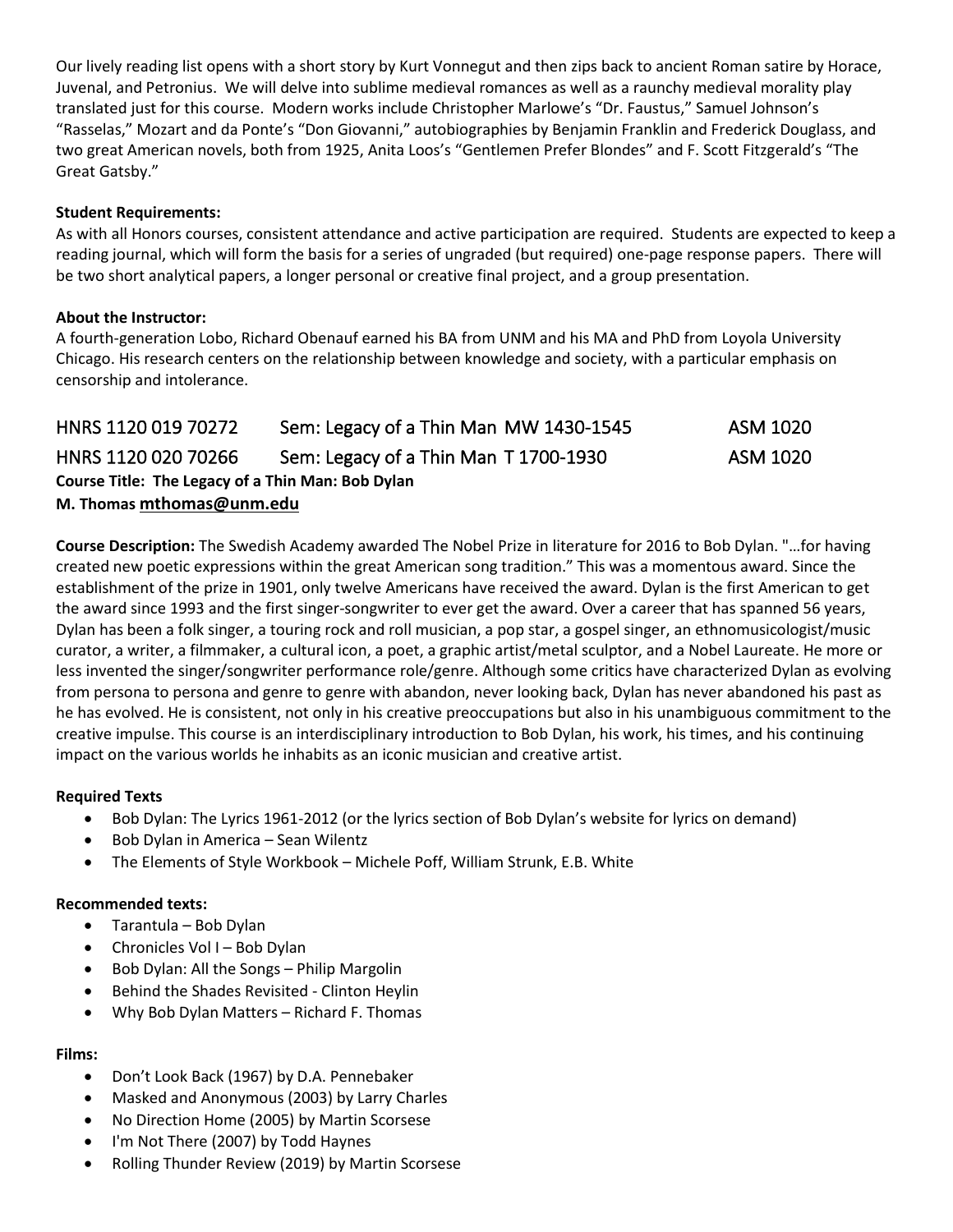**REQUIREMENTS/GRADES:** Grades are based on evaluations of:

- Completion of 50% of the exercises in the Elements of Style Workbook (15 points)
- Six one page reaction papers (5  $\times$  5= 25 points the best five scores of the six papers)
- A five page analytic essay (15 points)
- A five page research paper (15 points)
- Attendance at three lectures or similar events (15 points *all or none*)
- An assessment of participation (15 points) **A:** 88-100, **Cr:** 65-87, **Ncr:** 64 or less.

**Instructor: Michael Thomas PhD. Phone: 277-4211(Honors) 573-1656 (Cell) e-mail: mthomas@unm.edu** T

<span id="page-13-0"></span>HNRS 1120 021 70269 Sem: Leg of Gr Villains of Lit MW 1330-1445 ASM 1040 **Course Title: Legacy of Great Villains J. Kottler [jkottler@unm.edu](mailto:jkottler@unm.edu)**

#### **Course Description:**

We often look at the heroes of a period to define what is important to that age; what they hope to accomplish and the means by which they accomplish it. Heroes, however, are reactive creatures; a great hero only rises in the face of great villainy. So, what really sets things into motion is the villain--the creature who sees the world as it is and wants to bend it to their own selfish design. Who are these catalysts? What do they want? And to what lengths will they go to achieve it? Finally, if one person's villain is another's hero, what makes a villain bad? What can Thanos, Loki, The Joker, Kylo Ren, Hela, Cersei Lannister, Vizzini and others tell us about their worlds and how the literary construct of villainy relates to modern reality?

#### **Reading/Texts:**

Diane Arnson Svarlien (trans.) *Medea (this translation only)* Seamus Heaney, (trans.) *Beowulf (this translation only)* Shakespeare, *Othello* (any edition with line numbers) Robert Louis Stevenson, *The Strange Case of Dr. Jekyll and Mr. Hyde (any edition)* Margaret Atwood, *The Robber Bride* Jim Starlin, *The Infinity Gauntlet* Selected fairy tales, short selection of the *Iliad*, *Avengers: Infinity War* and others.

#### **Student Requirements:**

Attendance, Participation, Short Response Papers, Group Project, 2 analytic essays, Final Creative Project

#### **About the Instructor:**

Jonatha Kottler is an alumna of Honors and holds an MA in Liberal Arts from St. John's College. She has written comic books, short films, and her nonfiction writing has been anthologized, (Nasty Women) and appeared in New York Magazine's The Cut, The Guardian Weekend, Longreads, and on Audible. She is currently a member of The Book Project at Lighthouse Writers Workshop in Denver, and is completing her first novel.

### <span id="page-13-1"></span>HNRS 1120 024 70263 Sem: Leg of Material Culture TR 0930-1045 ASM 1020 **Course Title: Legacy of Material Culture: The Story of our Stuff Jacobs [mejacobs@unm.edu](mailto:mejacobs@unm.edu)**

#### **Course Description:**

How much stuff do you need to be happy? The material goods we purchase fill our homes, impact our bank accounts and have vast environmental ramifications on the planet. The average American has more than 300,000 possession and current homes in the U.S. are three times as large as in the 1950's (while the personal storage industry is a 22 billion dollar a year industry).

We aren't the first to wonder what part "things" play in the good life. As early as 340 BC Aristotle argues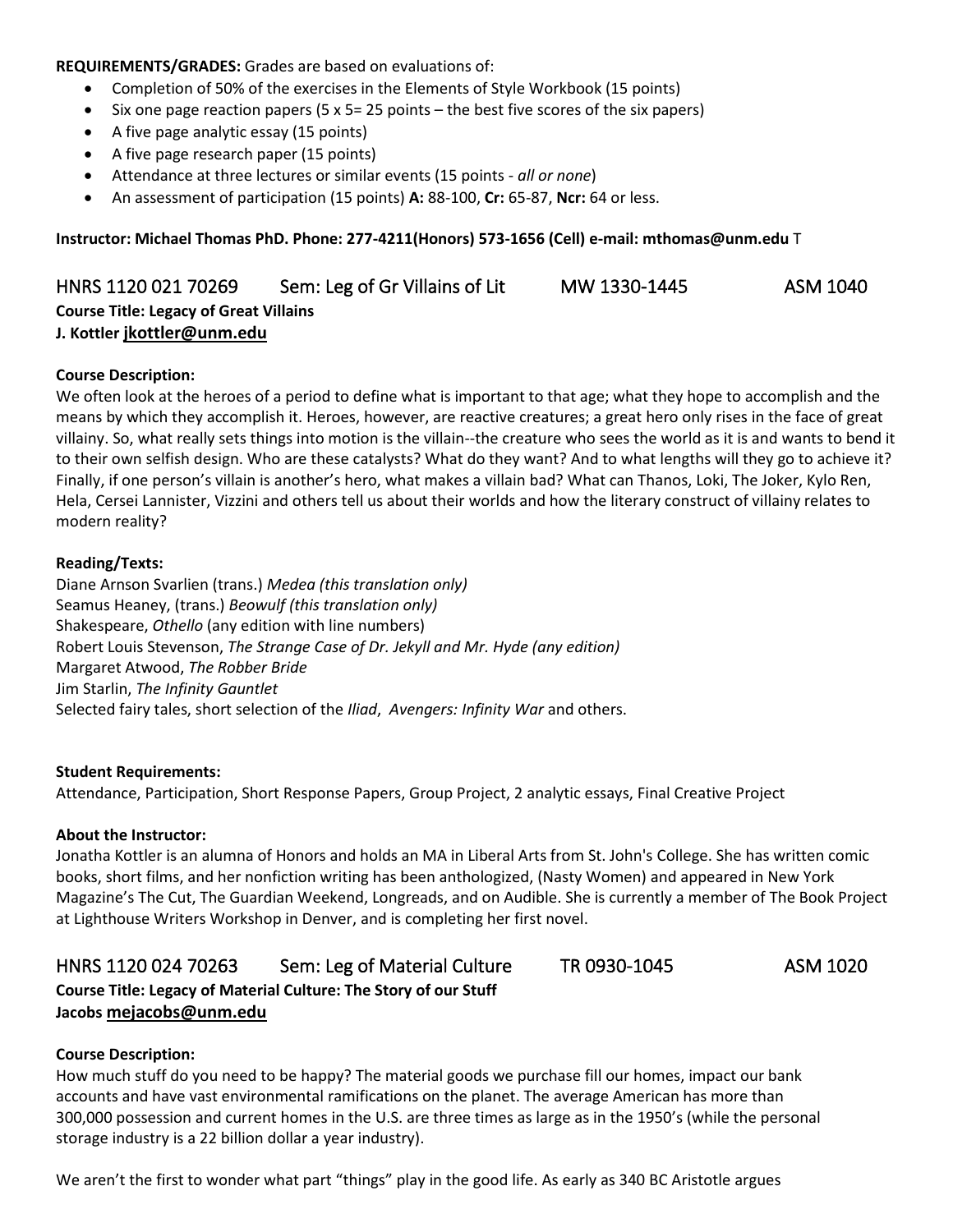that one must have the "furniture of the good life" in order to truly flourish. He believed that material goods *play* a role in happiness. We cannot live up to our potential as humans if we have nothing, but how much and what kinds of things do we need to be happy?

We will explore the role of possessions in detail, asking questions such as: Why do we buy things and what role does media take in shaping our material desires? What does the consumption and inevitable disposal of these goods do to the planet? How do material goods express our identities, informing others of our gender, socioeconomic and racial backgrounds? How do our possessions serve as markers of personal or collective memory?

We will read a range of historic and contemporary thinkers--Aristotle, Karl Marx, John Ruskin, Juliet Schor, Marie Kondo, and Alain de Botton--who explore the effect of stuff in our lives as we try to answer the fundamental question: what role does material culture play in the good life?

Students will take a class field trip to the Southwest Albuquerque landfill.

#### **Readings/Texts:**

de Botton, Alain. *Status Anxiety.* New York: Pantheon Books, 2004. A course reader, available online; a compilation of short texts related to material culture, art, consumerism and the environment.

#### **Films:**

Minimalism: A Documentary About the Important Things, Director: Matt D'Avella People Like Us, Director: Alex Kurtzman Story of Stuff, Director: Luis Fox

#### **Student Requirements:**

- Oral Presentation
- Aristotle's Good Life, Summary Paper #1
- Argumentative Paper, Paper #2
- Final Project, Paper #3 or Video Project)
- Written observations

#### **About the Instructor:**

Megan Jacobs is an Associate Professor in the Honors College and holds a Master of Fine Arts degree. Jacobs teaches courses on photography, political art and aesthetics at UNM. She is a practicing artist whose work has been exhibited internationally and nationally at Aperture Gallery, Saatchi Gallery, the Museum of New Art (MONA), and the Pingyao International Photography Festival, Pingyao, China. Her work has been featured in publications such as Musee Magazine, Lenscratch, Feature Shoot and Frankie Magazine.

#### <span id="page-14-0"></span>HNRS 1120 025 70267 Sem: Legacy Arthurian Legend TR 1400-1515 ASM 1020 **Course Title: The Legacy of the Arthurian Legend Johnson [lizjohnson@unm.edu](mailto:lizjohnson@unm.edu)**

#### **Course Description:**

As evidenced by some of the earliest written documents in human history, human beings need heroes. Heroes are the figures, whether male or female, that we admire, respect, view with awe, and, in some cases, rely on for protection from that which threatens us individually or collectively. While the earliest hero tales in Western Civilization originated in the Near East and in Greece between 2800 and 1200 BCE, only one hero has had an extremely long life in terms of the number of stories told about him over time, and those stories themselves show the remarkable degree to which this hero, and his companions, have been modified over time to suit the needs and desires of successive audiences. That hero is King Arthur. The earliest stories about King Arthur surfaced in the early seventh century in Britain and, over the next seven centuries, spread to all parts of Western Europe, such that the original British hero came to have French, Spanish, Italian, Dutch, and Scandinavian personae. Similarly, King Arthur's companions, the Knights of the Round Table,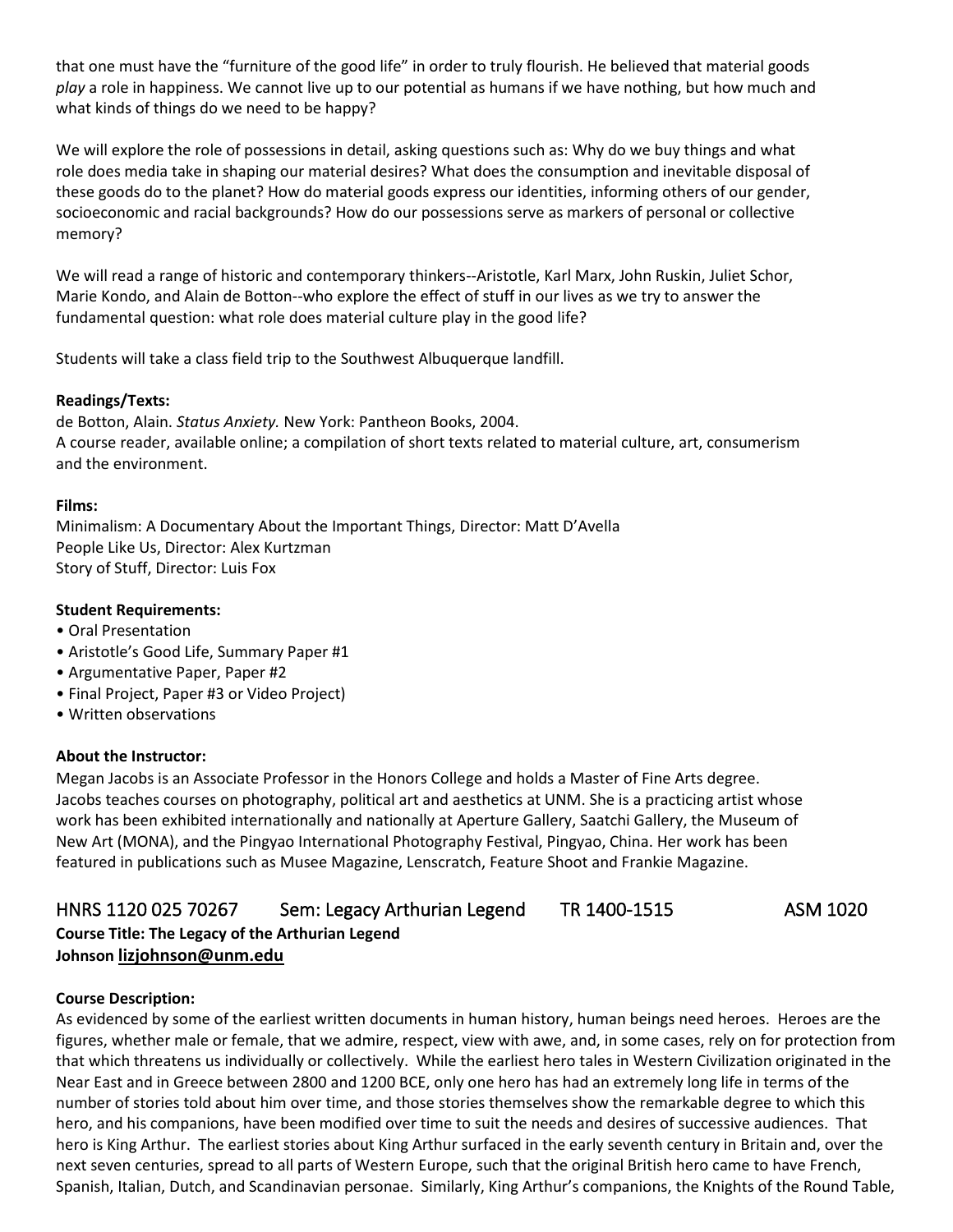and his wife, Guinevere, became more and more popular over the course of time, such that some of these originally marginal characters came to have their own story cycles and adventure tales. While the Reformation era saw a decline in interest in the Arthurian legend, that interest was renewed during the Romantic era, in the works of Alfred Lord Tennyson, William Morris, and the pre-Raphaelite painters. This interest continued to be lively into the twentieth century, with authors such as T.H. White and Marion Zimmer Bradley using the Arthurian characters and their, by now, well-known adventures to respond to modern issues, such as world wars and women's rights. In short, few Western heroes have been as loved as Arthur, and none have legends that have proved to be as flexible as that of Arthur, whose legend encompasses ideas that any and all readers can embrace and sympathize with: how our personal choices or actions affect us and those around us; the conflict that can arise between love and loyalty; the search for a higher purpose in life; and the creation and dissolution of friendship. In this class, we'll examine the development of the Arthurian legend over the course of the past 1500 years and how different societies have embraced these heroic figures and used them to express their own hopes, dreams, doubts, and fears.

#### **Readings/Texts:**

*King Arthur and His Knights: Selected Tales,* edited by Eugene Vinaver, Oxford University Press, 1975, ISBN 978- 0195019056.

In addition, students must purchase a copy packet from the University Copy Center in Dane Smith Hall. The copy packet will provide the majority of our early readings in the class.

#### **Student Requirements:**

Active participation in class discussions One 10-minute presentation on an Arthurian topic of the student's choosing Two short analytical papers on class readings (1200 words) One longer analytical paper that focuses on a theme running through the class readings from medieval to modern society (1500-1700 words) Participation in a group project on some aspect of the Arthurian Legend Oral presentation of group project

#### **About the Instructor:**

Dr. Lizabeth Johnson has a B.S. in Biology and an M.A. and Ph.D. in Medieval History. Her particular focus in history is Medieval Britain, and she has published articles on domestic violence, prostitution, and women's activity in the courts of Medieval Wales.

### <span id="page-15-0"></span>200 Level UHON courses

<span id="page-15-1"></span>UHON 201 001 56992 Sem: Become a Better Writer M 1600-1830 ASM 1020 **Course Title: Rhetoric and Discourse: Become a Better Writer S. Brewer [abqbrew@unm.edu](mailto:abqbrew@unm.edu)** UHON201 counts toward UNM General Education Area 1, Communications

#### <span id="page-15-2"></span>**Course Description:**

In every field of endeavor, Honors students need good writing skills. In this course, we explore the elements of good writing and get lots of practice in writing and editing nonfiction and short fiction. We'll treat the class as a writing workshop, critiquing each other's work and focusing on the craft of clear communication.

#### **Readings/Texts:**

"On Writing Well" by William Zinsser.

#### **Student Requirements:**

Students will write every week, both as homework and in class. Most weeks, the homework assignment consists of a single, polished page. Midway through the semester, students tackle a longer feature story. At the end, they're required to write a short story (any genre, maximum of five pages) and read it aloud in class.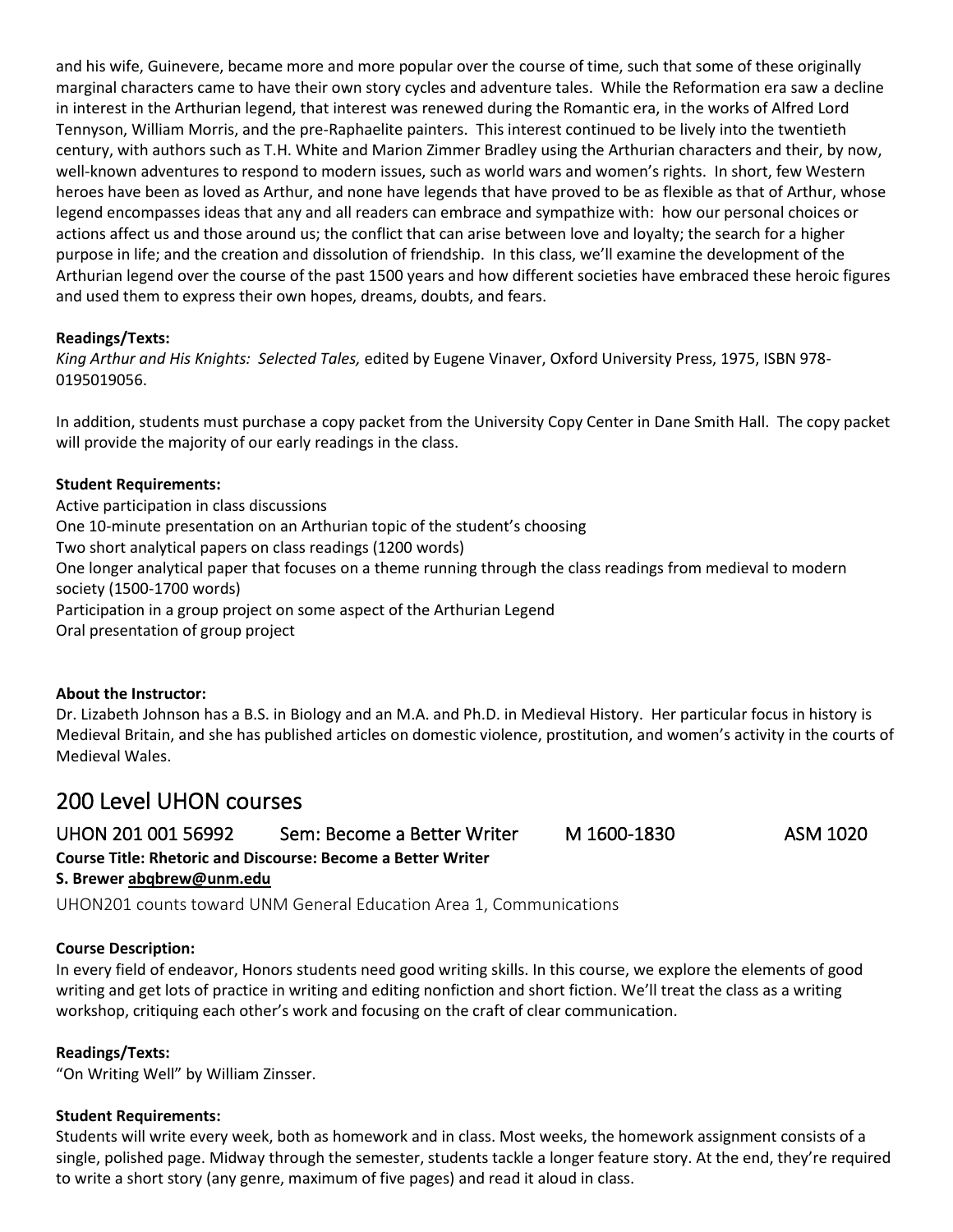#### **About the Instructor:**

Steve Brewer is the author of 32 books, including one that was made into a Hollywood movie. A former journalist and humor columnist, he has taught in Honors for 13 years. He and his family own Organic Books in Nob Hill.

#### <span id="page-16-0"></span>UHON 201 002 67463 Sem: Creative Process in NM TR 1100-1215 ASM 1040

### **Course Title: Creative Process in NM**

**L. Donovan [ldonovan@unm.edu](mailto:ldonovan@unm.edu)**

<span id="page-16-1"></span>UHON 201 counts toward UNM General Education Area 1, Communications

#### **Course Description:**

From its enchanting landscapes to our vivid cultural traditions, New Mexico captivates and inspires the imaginations of artists, writers, musicians, filmmakers, dancers, and other creative workers. In this course, you will learn communication skills for representing, analyzing, and synthesizing ideas about vibrant stories and images from many different fields. Yet, while our explorations of creativity will be rooted in the study of place, this course will not focus on works about the land and people of New Mexico. Instead, we will examine works primarily by creative workers who currently live here or works displayed in public spaces as a means for understanding the myriad ways creativity informs contemporary life in our state as well as its influence in New Mexico's future. Using interdisciplinary approaches and methods, we will develop tools to communicate not only about individual creative works by New Mexicans, but also about how we perceive the creative process itself, the nature of creativity, and the role creativity plays in social and global change. We will apply multiple modes of communication to perspectives on creativity that reflect social and cultural history, landscapes and human involvement in them, technological developments in the publishing industry, archival study of original manuscripts, the psychology of creative will and process, business practices involved in selling creative works, aesthetics of illustrative and abstract visual art, among others.

To build cross-disciplinary communications skills, we will explore works from as many creative disciplines and subdisciplines as possible. Along with traditional seminar discussions, much of our course will involve experiential learning. At least half of our classes will investigate the creative process in New Mexico through field work, such as public talks by artists and writers, field trips to art galleries and museums, visiting public works on the UNM campus, and attending performances. You will strengthen your communication skills by writing performance reviews, recording art observations, constructing video presentations, expressing ideas on a blog, and composing creative works of their own. You will also conduct original, archival research on a New Mexico creative worker in the Center for Southwest Research collections. This course will be of interest not only to students who want to enhance their communication skills in a variety of formats, but also to students who aspire to be creative workers themselves.

#### **Readings/Texts:**

Most works required for the course will be accessed through free online sources.

Although official readings and other works will be announced later, past versions of this course included: Literary works by Daniel Abraham, Anne Hillerman, Demetria Martinez, Gabriel Meléndez, Margaret Randall, Melinda Snodgrass, Rivera Sun; Visual art by Jaune Quick-to-See Smith, Mick Burson, Paul Ré; Comics by Stephen McCranie; Materials on such subjects as Meow Wolf, place-based writing, New Mexico graffiti art, the creative process, NM government public policy on culture and the arts, among others.

#### **Student Requirements:**

Attendance, class participation, weekly blog discussion, 3-5 short writing assignments, an archival research project, a creative project, a multimedia video or web project, and a final portfolio.

#### **About the Instructor:**

Leslie Donovan graduated from UNM's Honors program as an undergraduate and is now a full-time Honors faculty. She earned her B.A. in Creative Writing and M.A. in English from UNM and her Ph.D. in Medieval Literature from the University of Washington in Seattle. She teaches interdisciplinary courses in creativity, J. R. R. Tolkien, humanities, communications, future studies, and medieval studies. Her teaching has been recognized by several awards.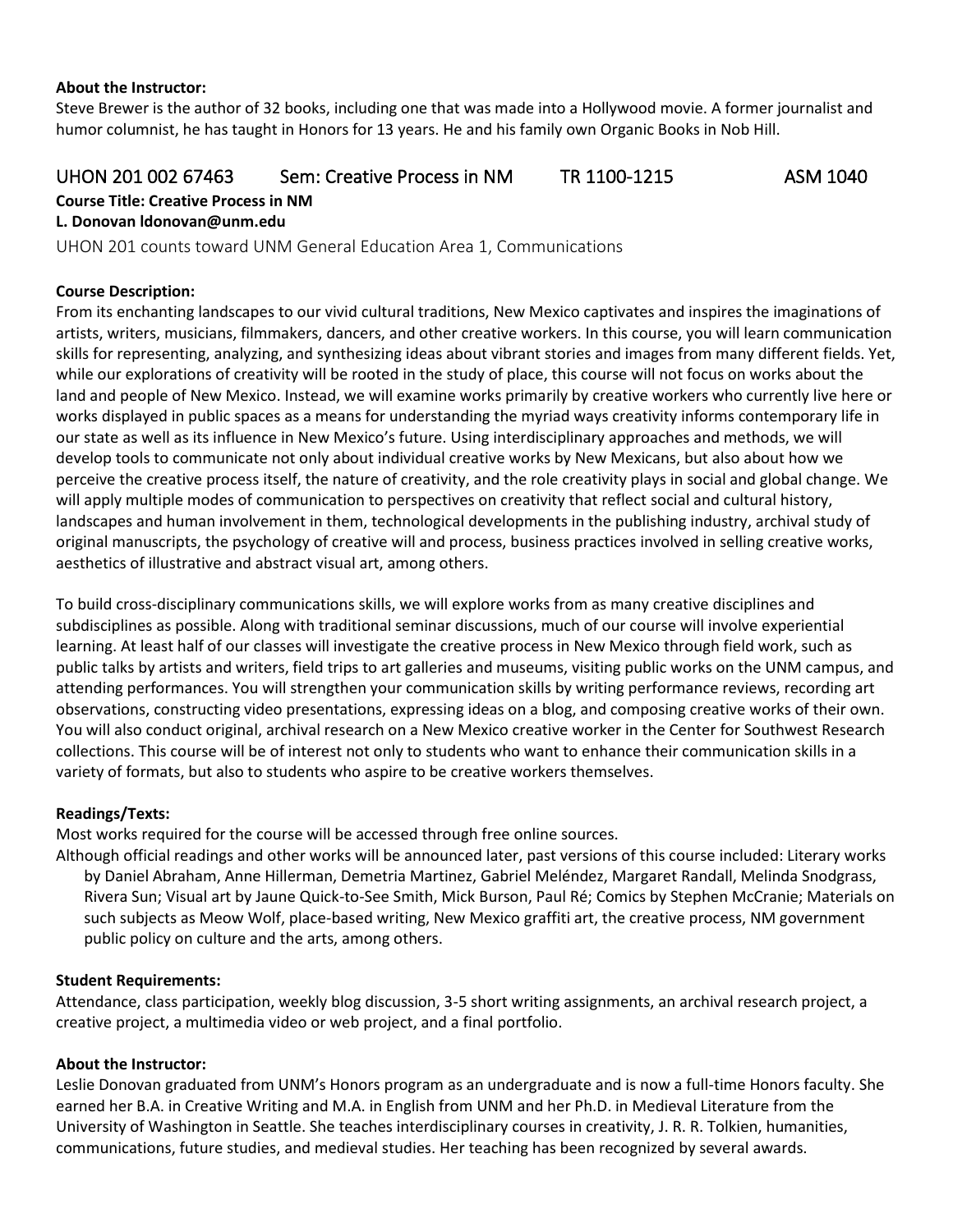#### <span id="page-17-0"></span>UHON 202 001 53474 Sem: Mathematics in the World MW 1130-1245 ASM 1020 **Course Title: Math in the 21st Century: Statistics for Career and Life C. Sorge [csorge@unm.edu](mailto:csorge@unm.edu)**

<span id="page-17-1"></span>UHON 202 counts toward UNM General Education Area 2, Mathematics & Statistics

**Course Description:** Statistical Thinking will one day be as necessary for efficient citizenship as the ability to read and write.- H.G. Wells

That day is now. Have you ever wondered why first the newspaper tells you that coffee prevents cancer, and the next day the headlines proclaim coffee will kill you? Are you aware that some stock fund statistics are technically true, but presented in a way designed to manipulate you? When a doctor tells you that a test for a disease is 99 percent accurate (and you just tested positive) what questions should you ask? This course is designed to equip you with the statistical tools and knowledge to interpret and analytically analyze data. We will cover graphing techniques for presenting data, data sampling techniques, descriptive techniques, confidence intervals, regression toward the mean and central limit theory, basic probability, estimation and tests of significance as well as other topics. Mastering this material will provide you with the ability to interpret statistics related to public policy, education, business, and the social, health, and physical sciences. You will understand that statistics provides useful information for decision making but will also learn to recognize when the data is being manipulated in order to confuse or obscure the truth.

Understanding statistics allows you to make rational decisions in your own life and to think critically about potential outcomes. If you have taken the equivalent of College Algebra (MATH 121/MATH1220) you certainly have the math skills for this class. If you have not taken an algebra class, please contact me before signing up.

#### **Readings/Texts:**

Required texts will include "Naked Statistics: stripping the dread from data" by Charles Wheelan "What is a p-value anyway? 34 Stories to Help You Actually Understand Statistics by Andrew J. Vickers" We will also be reading provided selections from "Damned Lies and Statistics"by Joal Best and "The Drunkard's Walk: How Randomness Rules our Lives" by Leonard Mlodinow as well as selections from other books, current journals and media. These will be available online.

#### **Student Requirements:**

Assignments include hands on data collection in the classroom and writing up mini labs using the data. You will have a short reflection due on the assigned reading which we will discuss in class. Some of these assignments will include collecting, interpreting and presenting of your own data. You will write two papers. For further information see https://sites.google.com/view/unmuhonstatistics/home.

#### **About the Instructor:**

I have taught both physics and mathematics from middle school level through college. I have a Ph.D in Educational Psychology, a M.S. in Science Education and a B.S. in Physics. But what should really matter to you is that I have experience in making science and math useful, exciting and interesting.

### <span id="page-17-2"></span>UHON 203 001 49729 Sem: Physics is Everywhere MW 1000-1115 ASM 1020

**Course Title: Physics is Everywhere: Rainbows to Refrigerators**

#### **C. Sorge [csorge@unm.edu](mailto:csorge@unm.edu)**

<span id="page-17-3"></span>UHON 203 counts toward UNM General Education Area 3, Physical and Natural Sciences

#### **Course Description:**

The most exciting phrase to hear in science, the one that heralds new discoveries, is not 'Eureka!' (I've found it!), but 'That's funny...' - Isaac Asimov

This course is about understanding physics in the world around you. Many students have the impression that science (physics in particular) is a bunch of rules discovered a long time ago by a bunch of boring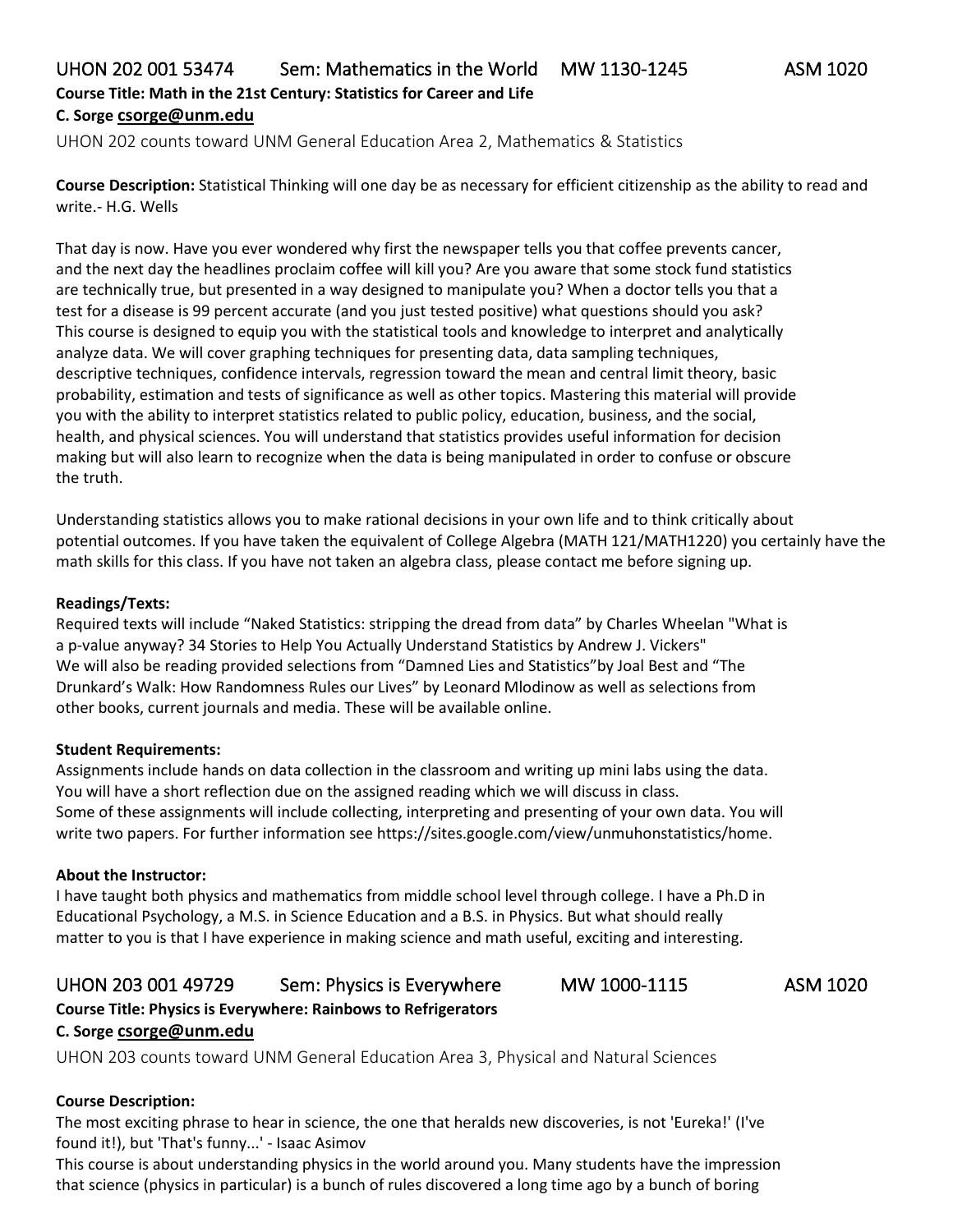dead white guys. Nothing could be further from the truth. Physics has a huge impact upon our daily lives, many issues including energy use, safety procedures and government regulations are based on physics principles. Understanding basic physics and learning to read and interpret scientific information critically will allow you to make decisions based on sound scientific reasoning. You might be thinking physics is just another name for math class. Not in this class. The ability to plug numbers into an equation, and chomp through them is not physics. You will need to use a little math in this course, but this course is not ABOUT math.

Scientists are not handed a lab worksheet to fill in when doing research. Like scientists, you will utilize the scientific method to produce hypotheses based on experimentation. This course is for students who want to DO science and understand how to critically read and discuss scientific concepts (rather than memorize science facts). Our topics will vary and will include both basic physics fundamentals such as optics, radioactivity, motion and energy conservation and others. Three short class presentations are required. One is on examining physics observable in the real world. The second involves finding physics demonstrations and concepts on the web. The third is a physics demonstration for your classmates. You will be participating in hands on experiments in the classroom demonstrating physics principles and writing up a report on each lab. Most class periods you will have a short reflection due on the assigned reading, which we will discuss in class. This is a very interactive class, with lots of hands on work and discussion.

#### **Readings/Texts:**

The required book is For the Love of Physics: From the End of the Rainbow to the Edge Of Time - A Journey Through the Wonders of Physics by Walter Lewin

We will be reading sections from texts such as those listed below as well as from current scientific journals. These will be available online.

Richard A. Muller, Physics for Future Presidents: The science behind the headlines Richard Feynman, Six Easy Pieces: Essentials of Physics explained by its most brilliant teacher Christopher P. Jargodzki and Frankin Potter, Mad about Physics: Brain twisters, Paradoxes and Curiosities

#### **Student Requirements:**

Regular attendance and active class participation and daily reading assignments with reflections are expected.

Three short class presentations are required. One is on examining physics observable in the real world. The second involves finding physics demonstrations and concepts on the web. The third is a physics demonstration for your classmates. Experiments in the classroom and writing up a report on each lab are required. For further information see https://sites.google.com/view/unmuhonphysics/home

#### **About the Instructor:**

I have taught both physics and mathematics from middle school level through college. I have a Ph.D in Educational Psychology, a M.S. in Science Education and a B.S. in Physics. But what should really matter to you is that I have experience in making science useful, exciting and interesting.

## <span id="page-18-0"></span>UHON 203L 001 66356 Science in 21st Century Lab MW 0900-0950 ASM 1020

### **Course Title: Physics is Everywhere: Rainbows to Refrigerators Lab C. Sorge [csorge@unm.edu](mailto:csorge@unm.edu)**

<span id="page-18-1"></span>UHON 203 counts toward UNM General Education Area 3, Physical and Natural Sciences Lab

#### **Course Description:**

Crucial to science education is hands-on involvement: showing, not just telling; real experiments and field trips and not just 'virtual reality.' Martin Rees

To take this class you need to be currently (or previously) enrolled in UHON 203. This class is an extension of UHON 203

This class is one hour lab is available as a SEPARATE class to be held outside of the regular class hours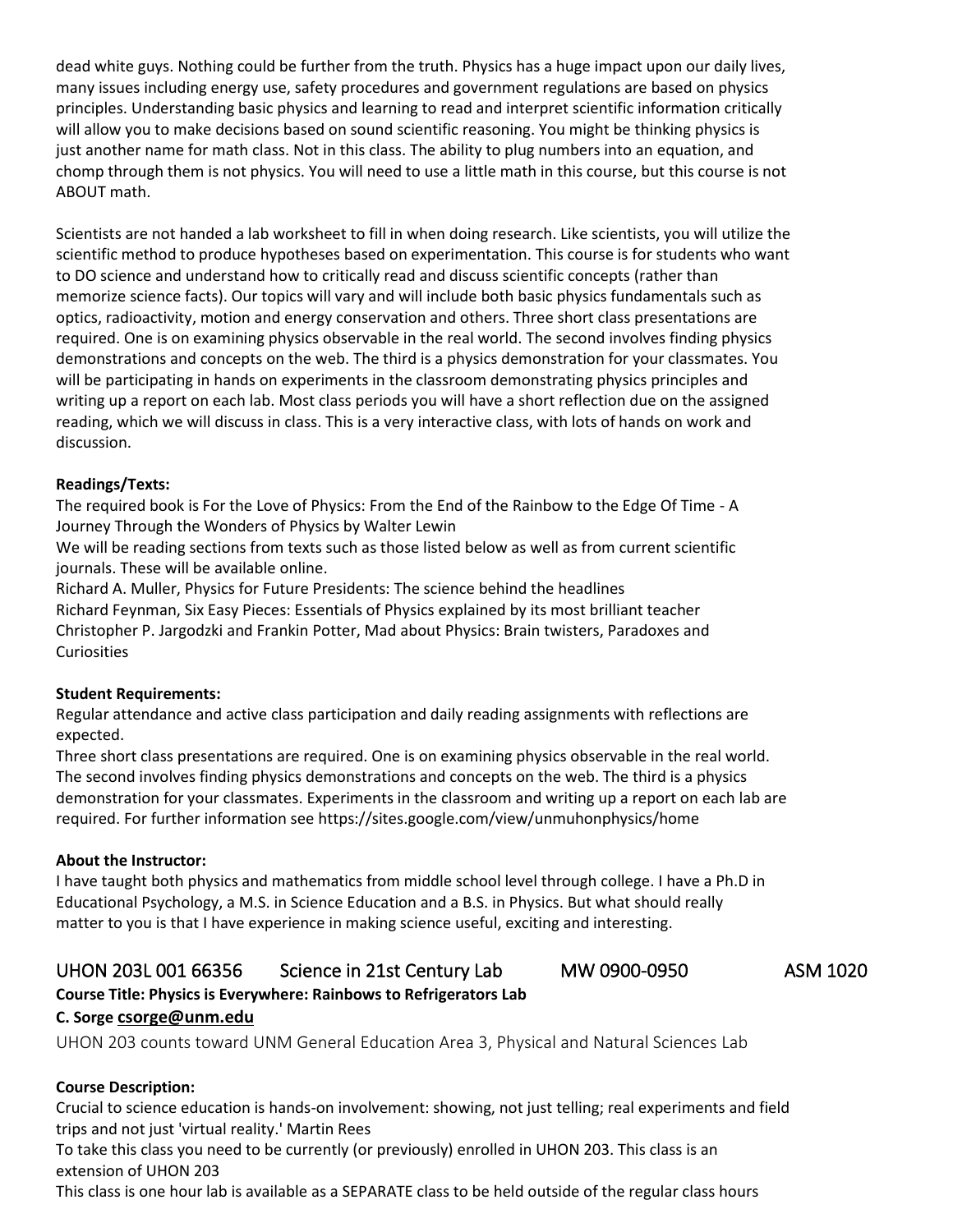on the same days that class meets. The separate lab class is optional, if you need four hours of science credit, you can add this lab class to the three hour class. You will be designing and conducting your own experiments and demos and presenting them to the class. Contact me for further information.

#### **Readings/Texts:**

We will be reading sections from texts such as those listed below as well as from current scientific journals. These will be available online.

Richard A. Muller, Physics for Future Presidents: The science behind the headlines Richard Feynman, Six Easy Pieces: Essentials of Physics explained by its most brilliant teacher Walter Lewin, For the love of Physics: From the edge of the Rainbow to the Edge of Time- A journey through the wonders of Physics

Christopher P. Jargodzki and Frankin Potter, Mad about Physics: Brain twisters, Paradoxes and Curiosities

Paul G. Hewitt, Conceptual Physics Fundamentals

#### **Student Requirements:**

You will be participating in hands on experiments in the classroom demonstrating physics principles and writing up a report on each lab. You will also research and present a short physics demonstration. . Viewing of demonstrations impractical or unsafe for our classroom online are also required. For further information see https://sites.google.com/view/unmuhonphysics/home

#### **About the Instructor:**

I have taught both physics and mathematics from middle school level through college. I have a Ph.D in Educational Psychology, a M.S. in Science Education and a B.S. in Physics. But what should really matter to you is that I have experience in making science useful, exciting and interesting.

#### <span id="page-19-0"></span>UHON 204 001 67491 Sem: Individual & Collective TR 1530-1645 ASM 1020 **Course Title: The Individual and the Collective: Individuals in Conflict With the Collective L. Johnson [lizjohnson@unm.edu](mailto:lizjohnson@unm.edu)**

<span id="page-19-1"></span>UHON 204 counts toward UNM General Education Area 4, Social and Behavioral Sciences

#### **Course Description:**

"I like it when a flower or a little tuft of grass grows through a crack in the concrete. It's so  $f*****'$  heroic." George Carlin

Carlin's description of the flower or tuft of grass growing through a crack in the concrete can be read as a metaphor for individuals who have, throughout much of human history, found their desires, needs, and actions subordinated to the needs or demands of the collective, whether that collective is defined as the individual's family, political or religious community, or socio-economic class. As much as the flower or tuft of grass may want to reach out to the sunlight and grow, the concrete serves to hinder that growth. Similarly, as much as an individual, male or female, may wish to strive for personal development, collective institutions often function to hinder that development or even prevent it entirely. In much of pre-modern society, collective structures and institutions such as gender roles, politico-military authorities, and concepts of racial inequality limited the ability of individuals to pursue their own goals, regardless of whether those goals had the aim of contributing to the greater good of the collective itself or the good of the individual alone. Beginning in the 19<sup>th</sup> century, however, as philosophers, political and social scientists, and even poets began to discuss the merits of individuality, individualism came to be viewed in a positive light in the Western world, largely because of a growing emphasis on democratic political institutions and legal and social equality. In this class, we'll examine the ways in which the collective has traditionally functioned, and in some societies still does function, to hinder individualism. We'll also examine individuals who have, like George Carlin's flower or tuft of grass growing through a crack in concrete, broken through the barriers placed in their way by collective structures and institutions and gone on to be regarded as heroes or, in some cases, villains.

#### **Readings/Texts:**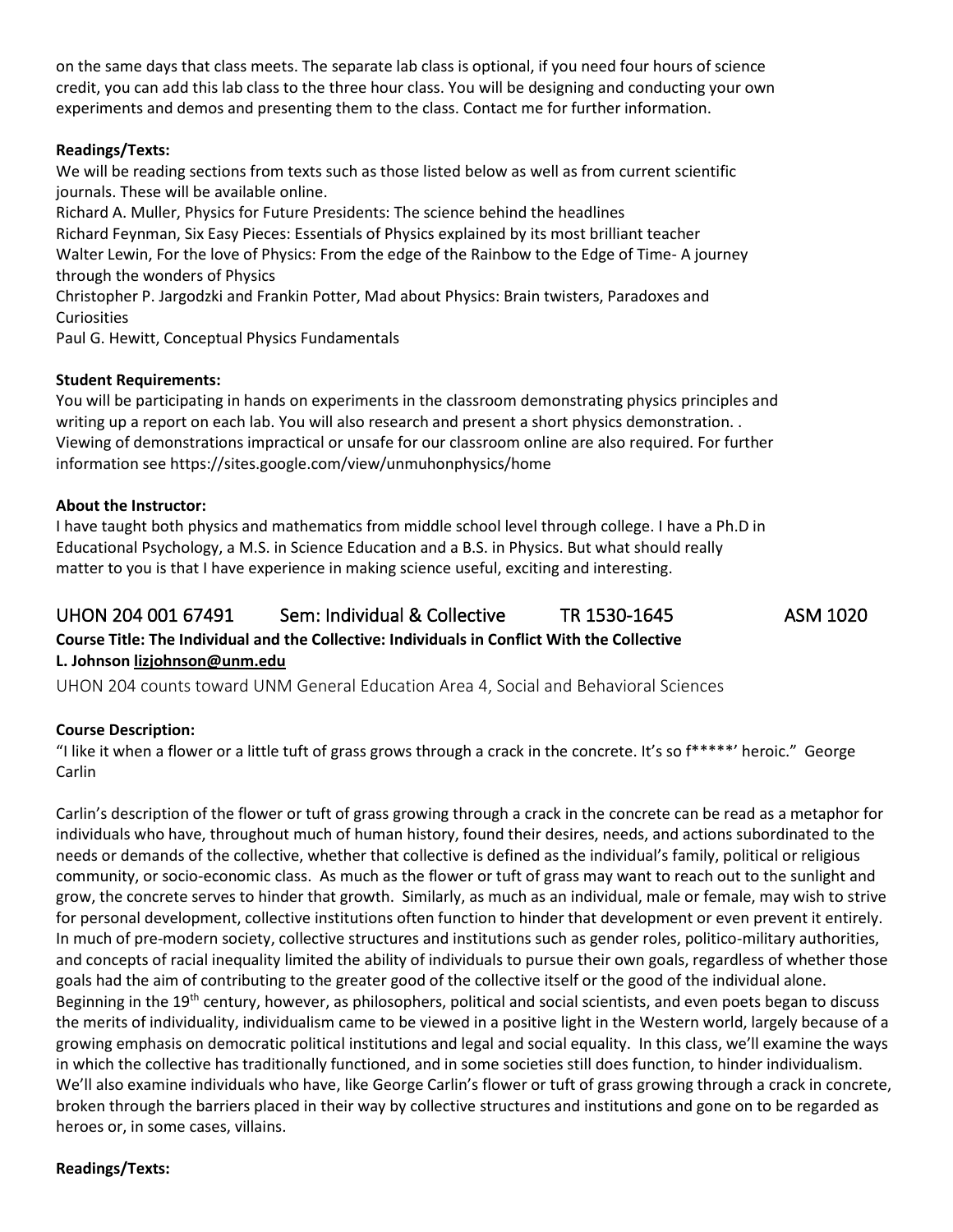Frederick Douglass, *Narrative of the Life of Frederick Douglass*. New York: Dover Thrift Editions, 1995. ISBN 978- 0486284996.

Marilyn Bailey Ogilvie. *Marie Curie: A Biography*. New York: Prometheus Books, 2011. ISBN 978-1616142162. Christopher R. Browning. *Ordinary Men: Reserve Police Battalion 101 and the Final Solution in Poland*. New York: Harper Perennial, reprint ed. 1998. ISBN 978-0060995065.

Trevor Noah. *Born a Crime: Stories From a South African Childhood*. New York: Spiegel & Grau, 2019. ISBN 978- 0399588198.

#### **Student Requirements:**

Active participation in class discussions.

Leadership of one discussion session, including providing a list of discussion topics/questions.

Two short analytical papers focusing on different individuals discussed in class (1500 words).

One research paper focusing on the structures and institutions that collectives use to hinder or support individual action (3500 words).

An oral presentation of the research paper.

#### **About the Instructor:**

Dr. Lizabeth Johnson has a B.S. in Biology and an M.A. and Ph.D. in Medieval History. Her particular focus in history is Medieval Britain, and she has published articles on domestic violence, prostitution, and women's activity in the courts of Medieval Wales.

#### <span id="page-20-0"></span>UHON 204 002 67635 Sem: Ind&Col:Keeping the Peace T 1700-1930 ASM 1004 **Course Title: Individual and the Collective: Keeping the Peace A. Care[y acarey1@unm.edu](mailto:acarey1@unm.edu)**

<span id="page-20-1"></span>UHON 204 counts toward UNM General Education Area 4, Social and Behavioral Sciences

#### **Course Description:**

Conflicts occur in all societies large and small, and all societies have customs for resolving disputes and keeping the peace. This course combines Anthropology, Political Science, and Criminal Justice, to examine social control and conflict resolution in different societies around the world. We will explore how the members of different societies are organized politically, how they make decisions collectively, and how this affects how people deal with conflict. Through articles, literature, video, and film, we will discover how cultures and societies define different types of crimes and reveal what kinds of tools they use to resolve conflicts. This will involve exploring transgressions from the use of foul language in an inappropriate context to the most serious crimes of murder, apartheid, and even genocide. We will explore the variety of tools people employ to resolve conflicts, from the ritual apology of giving flowers after a romantic tiff to the ultimate resolution of banishment and the death penalty. The class will discuss the difference between punitive and restorative justice, and we will also delve into the consequences of conflicts that go unresolved.

Finally, we will explore when societies resort to personal contests to resolve differences. From the song duels of the Inuit, medieval trial by combat, sword duels in Europe and Japan, to gun fights in the old west, personal combat has often been used as a method of resolving disputes. We will analyze when and how such personal contests are used to settle differences between individuals and why such personal contests are no longer used to resolve differences in American society today. The instructor is a registered fencing coach with the United States Fencing Association and students in the class will learn the basics of fencing and will be able to fight mock sword duels at the end of the class.

#### **Readings/Texts:**

Christopher Boehm, Hierarchy in the Forest (chapters 4-5) Holly Peters Golden, Azande Witchcraft and Oracles in Africa Pamela Barsh, Blood Feud and State Control Mark Twain, Dueling Eckett & Newmark, Central Eskimo Song Duels Kimberley Brownlee, Retributive, Restorative, and Ritualistic Justice, Shad Maruna, Re-entry as Rite of Passage Njal's Saga (excerpts)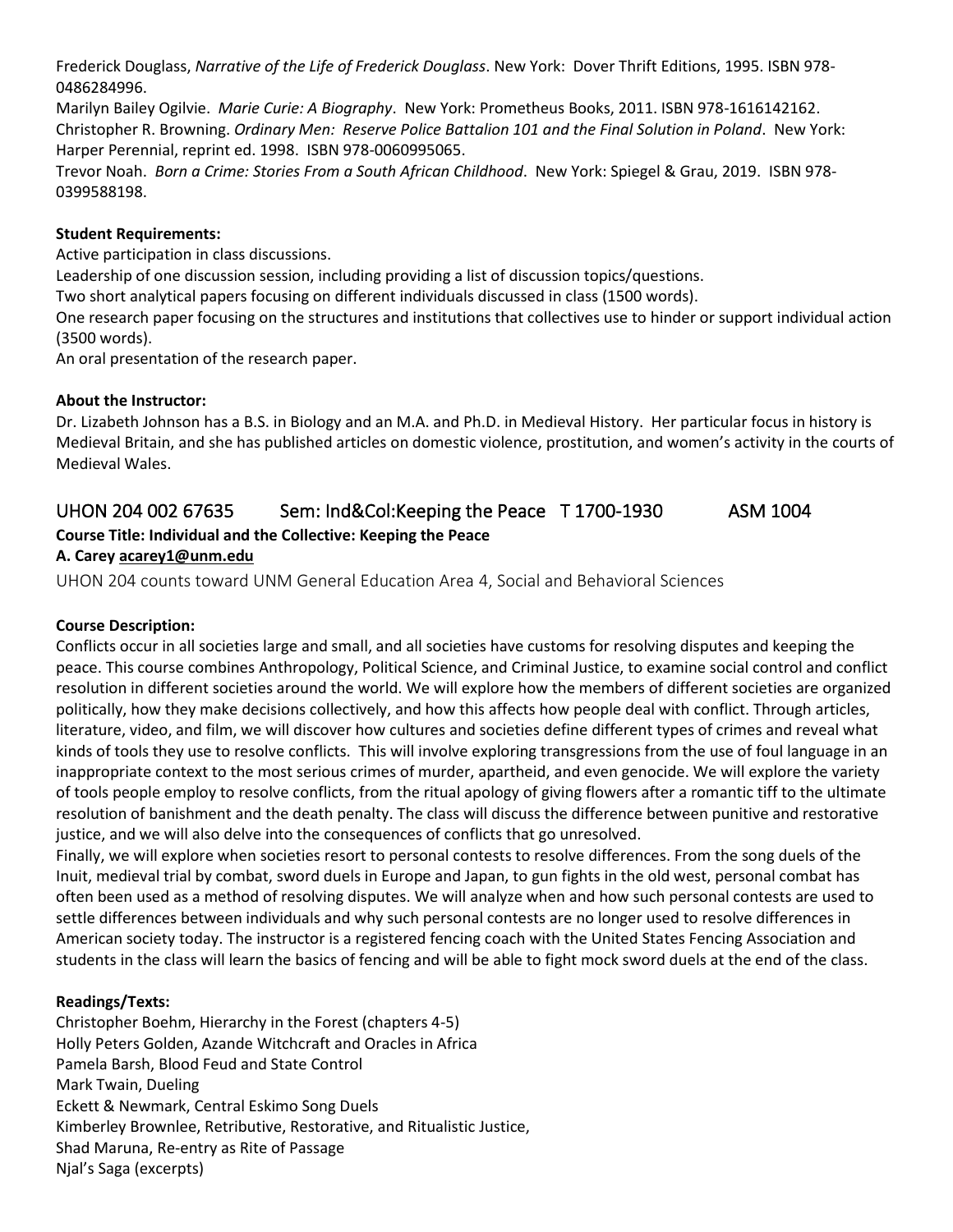#### George Grinnell, The Cheyenne Indians (excerpt)

James Gibbs, The Kpelle Moot: A therapeutic model for informal settlement of disputes Song Fa Xiaxian, "Who will find the defendant if he stays with his sheep?" Justice in Rural China Heather Timmons and Sruthi Gottipati "Rape incites women to fight culture in India Esther Macner, What Powers, if any, are assigned to Rabbinic Courts in American Civil Law? Janine Clark, Transitional Justice, Truth and Reconciliation: an Under-Explored Relationship Thomas Hauschildt, Gacaca courts and Restorative Justice in Rwanda

#### **Film/Video**:

Frontline: Ghosts of Rwanda The Axe Fight Behind the Sun (Brazil) The Cows of Dolo Ken Paye (Liberia)

#### **Student Requirements:**

Students will read and discuss the articles and films presented in class each week. Each student will read and review three articles over the course of the semester and complete a research project. For each article, they will write a two page paper describing how that culture's customs work for those people compared to how their families customs work for them.

The project involves doing library research, summarizing the data collected, and presenting the results in a class presentation, and a final essay and necessary attachments. Your project will involve three components. Component #1 is student research this will involve three assignments: 1) Library assignment, 2) List of 4 possible sources, 3) 2 page review of one source. Component #2 will be your final presentation. Component #3 will be your final essay. Grading on the final paper is based on content, format and style.

#### **About the Instructor:**

Dr. Carey is a Lecturer at UNM-Valencia and a registered fencing coach in the U.S. Fencing Association. He teaches courses in all fields of Anthropology. He earned his Masters degree with a focus on cultural anthropology from the University of Nevada, Reno studying tribal policing in Nevada. He earned his Doctorate degree from the University of New Mexico with his study of the concept of tribal sovereignty in the United States. He is very interested in the relations between national governments and indigenous peoples in the United States and around the world.

### <span id="page-21-0"></span>UHON 205 001 70419 Sem: Debating the Constitution MWF 1500-1550 ASM 1004

#### **Course Title: Debating the Constitution**

#### **M. Simpson msimpson2@unm.edu**

<span id="page-21-1"></span>UHON 205 counts toward UNM General Education Area 5, Humanities

#### **Course Description:**

The Constitution provides the framework for all governance in the United States. It outlines the branches of government, the separation of powers, the system of checks and balances, the overlapping authority of federal and state governments, and the rights and liberties that define American life. Yet its meaning is sometimes far from clear. In the 230 years since its creation, the Constitution has been continually debated and reinterpreted.

The arguments remain as vital as ever. For example, when can Congress impeachment a president? Can states pass laws that contradict federal law, such as legalizing marijuana? Can a president take the country to war without the consent of Congress? Can states gerrymander electoral districts to favor one political party? Do citizens have a right to privacy regarding personal matters such as sexuality? Are non-citizen residents protected by the Bill of Rights? How much power does the president have to govern through executive orders? When can the Supreme Court strike down a law that the majority supports? Does the Second Amendment give individuals a right to stockpile guns? The Constitution raises these questions and countless others, yet its answers remain subject to gripping debates that continue to shape this country.

This course will begin with the Constitutional Convention of 1787, and the subsequent ratifying conventions, by considering the problems that the framers tried to solve, the ideals they aspired to, the compromises they made, and the original document they produced. We will then study the amendments, with a special focus on the Bill of the Rights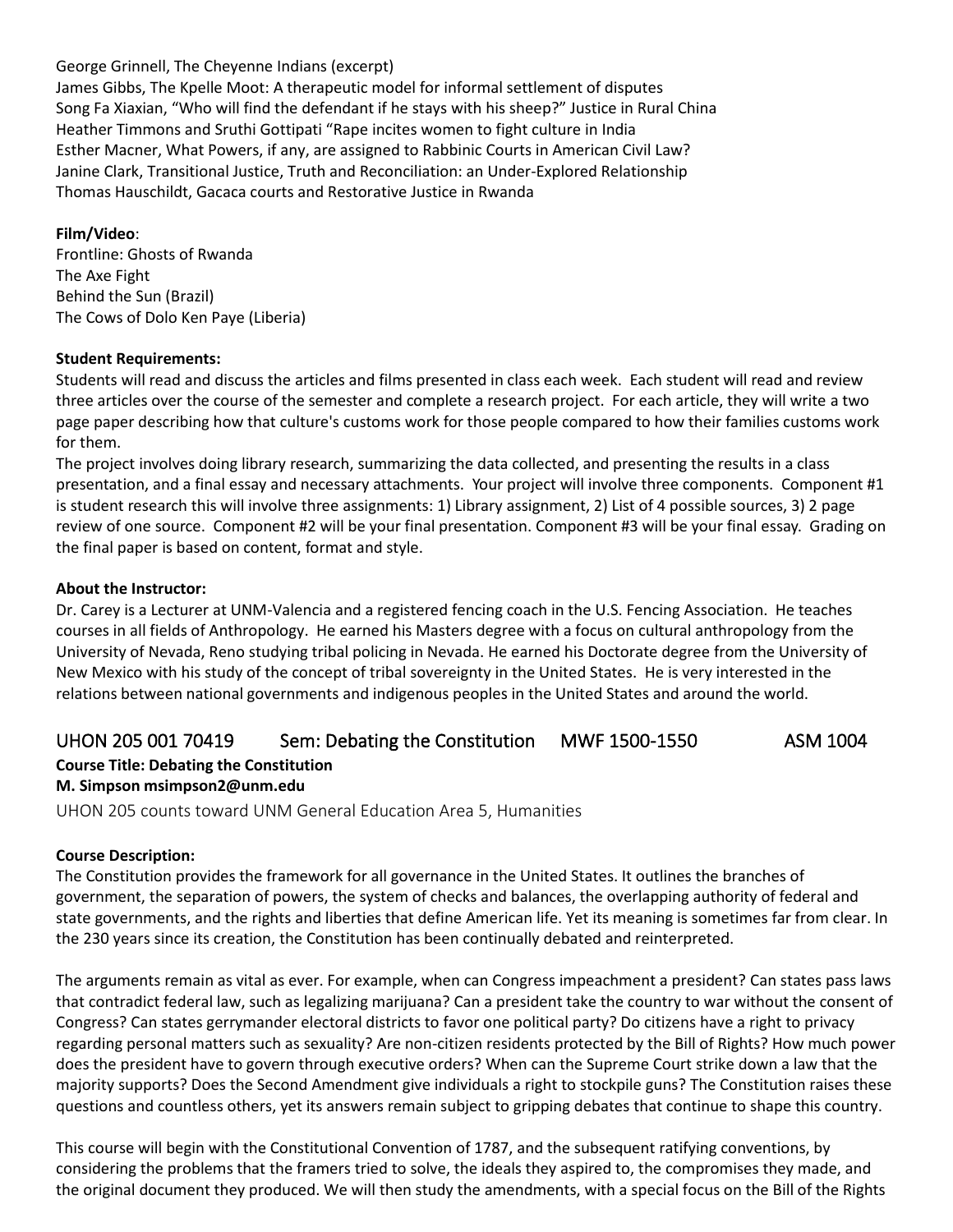and the Civil War era. Along the way, we will read the landmark Supreme Court decisions that have elaborated on and sometimes rewritten the framers' Constitution. We will also consider current proposals for amending the Constitution, such as the Equal Rights Amendment for women and attempts to abolish the Electoral College.

#### **Readings:**

- Akhil Reed Amar, *The Bill of Rights: Creation and Reconstruction* (Yale, 1998)
- \_\_\_\_\_, *America's Constitution: A Biography* (Random House, 2005)
- John Paul Stevens, *Six Amendments: How and Why We Should Change the Constitution* (Little, Brown, 2014)
- Primary Sources:
	- o National Archives:<https://www.archives.gov/>
	- o Archives of the Supreme Court[: www.oyez.org](http://www.oyez.org/)
	- o Yale University Avalon Project:<http://avalon.law.yale.edu/>

#### **Student Requirements:**

Term Papers: Students will complete four formal papers of approximately five pages each. The papers will be thesisdriven academic essays based on topics we will discuss in class. I will offer research prompts, but students may write on any appropriate topic that interests them related to the course. Detailed instruction and resources for academic writing will follow.

Reading Responses: For some class periods, students will complete a typed, informal reflection (500-1000 words) on the reading for that day, based on prompts that I will assign.

#### **About the Instructor:**

Matthew C. Simpson received his PhD in philosophy from Boston University, where he was awarded the University Professors' Modernity Fellowship. Before moving to UNM, Matt was chair of the Philosophy Department at Luther College.

#### <span id="page-22-0"></span>UHON 207 001 59269 Sem: Fine Art Musical Theatre TR 0930-1045 ASM 1004 **Course Title: Musical Theatre in America M. Szasz [deschild@unm.edu](mailto:deschild@unm.edu)**

<span id="page-22-1"></span>UHON 207 counts toward UNM General Education Area 7, Art & Design

#### **Course Description:**

"The Broadway musical has always reflected different social and political forces—patriotism, skepticism, commercial consumption, escapism, revolt and globalization. The musical defines our culture and is, in turn, defined by it."--Michael Kantor and Laurence Maslon, *Broadway: The American Musical*

Fine Arts as Global Perspective: Musical Theatre in America will carefully consider one of America's unique contributions to the fine arts. We will read, listen to, and watch excerpts from the most revolutionary musicals from 1904-2004, concentrating primarily on American works. The class will extensively discuss the background and major accomplishments of the twentieth and twenty-first century's most significant musical theatre composers, lyricists, writers, actors, dancers, choreographers, directors, designers, and producers.

This class is, first and foremost, interdisciplinary. We will frequently discuss how the disciplines of theatre and history interact and co-exist. For instance, what do musicals say about American history? *South Pacific* suggests that American racism "has to be carefully taught"; *Hair* defiantly and poignantly protests the Vietnam War. Our discussions will pay special attention to the ways musicals engage and respond to the major historical, political and social issues of their day.

We begin in the early years of the twentieth century, with the charismatic "song and dance man" George M. Cohan, whose upbeat, sassy songs and heroes in *Little Johnny Jones* (1904) and *George Washington, Jr*. (1906) jump-started American musical comedy. Through *Oklahoma!* (1943), *South Pacific* (1949), and *West Side Story* (1957), we explore what made the "Golden Age" of American musical theatre so rich, creative, and admired. In the 1960s-1970s, we determine why both the form and content of musicals radically changed, with the bold introduction of "rock musicals" such as *Hair* (1967) and "concept musicals" such as *Company* (1970) and *A Chorus Line* (1975). In the 1980s-1990s, we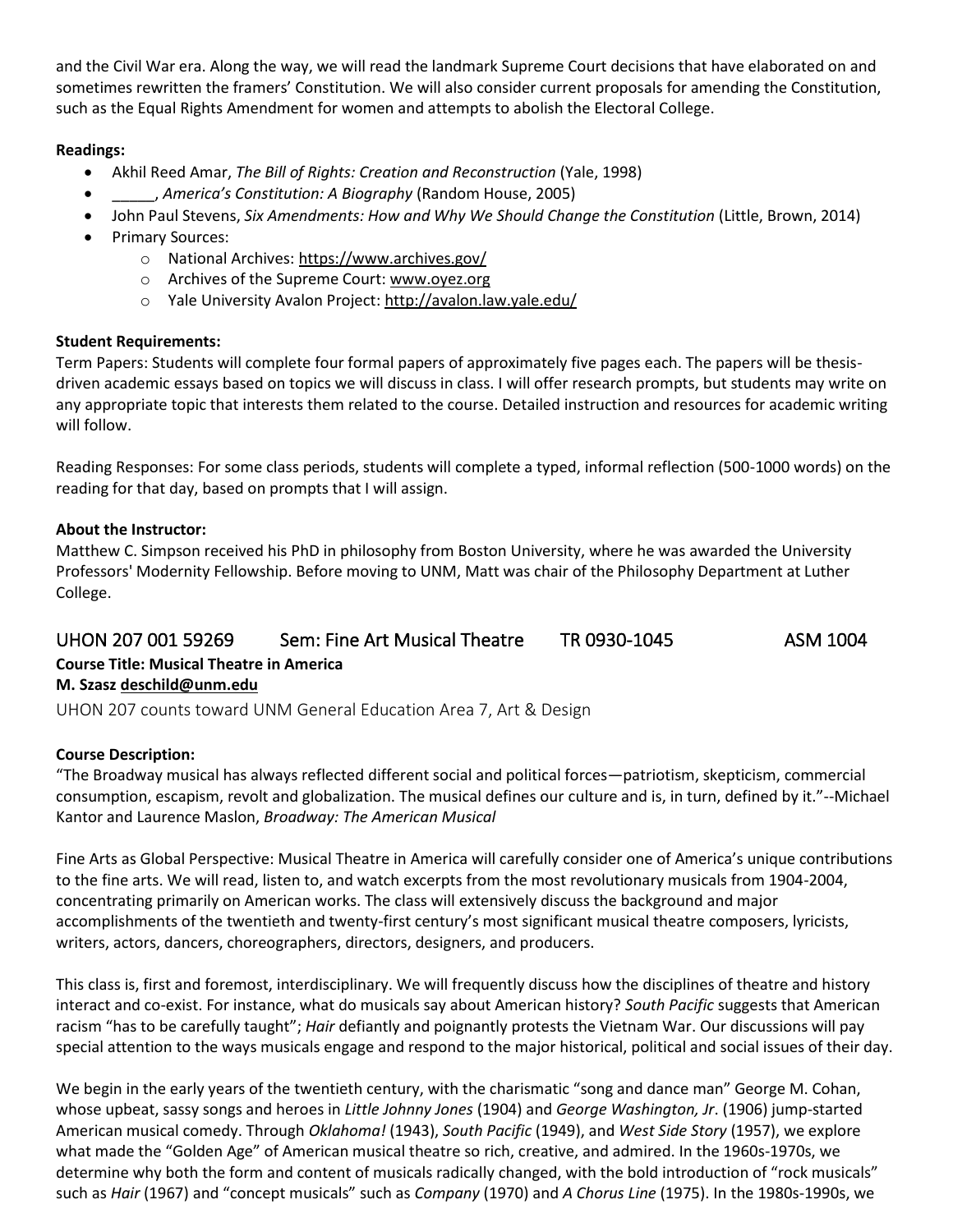focus on the "British Revolution," with the arrival of the "megamusicals" Cats (1982), *Les Misérables* (1987), *The Phantom of the Opera* (1988), and *Miss Saigon* (1991). We conclude by examining the most recent developments in musical theatre that invigorate theatergoers, such as *Wicked* (2003), *Memphis* (2009), *Million Dollar Quartet* (2010), *Spiderman: Turn Off the Dark* (2011), *The Book of Mormon* (2011), *Once* (2012) and *Hamilton* (2015). Our primary goal is to reach an understanding and appreciation of this eclectic, vibrant, innovative form of theatre that entertains and challenges audiences worldwide.

#### **Readings/Texts:**

George M. Cohan, *Little Johnny Jones* (1904) Oscar Hammerstein II and Jerome Kern, *Show Boat* (1927) Oscar Hammerstein II and Richard Rodgers, *Oklahoma!* (1943) and *South Pacific* (1949) Fred Saidy, E. Y. Harburg, and Burton Lane, *Finian's Rainbow* (1947) Leonard Bernstein, Arthur Laurents and Stephen Sondheim, *West Side Story* (1957) Gerome Ragni, James Rado and Galt MacDermot, *Hair* (1967) Stephen Sondheim and George Furth, *Company* (1970) James Kirkwood, Nicholas Dante, Marvin Hamlisch and Edward Kleban, *A Chorus Line* (1975) Claude-Michel Schönberg and Alain Boublil, *Les Misérables* (1987) Claude-Michel Schönberg and Alain Boublil, *Miss Saigon* (1991) Jonathan Larson, *Rent* (1996) Lin-Manuel Miranda, *Hamilton* (2015) Benj Pasek, Justin Paul and Steven Levenson, *Dear Evan Hansen* (2016)

#### **Student Requirements:**

Reliable attendance and consistent, thoughtful contributions to class discussions; two 2-3 page response papers; a group project: a sixty minute oral presentation on a musical theatre show, composer, lyricist, writer, performer, designer, director, choreographer, and/or producer; a one page proposal for a research paper; a ten minute conference with the instructor on the research paper topic; a final draft of a six to eight page research paper.

#### **About the Instructor:**

Maria Szasz received her MA in Theatre Education from Emerson College and her PhD in English Literature from UNM, where she specialized in Drama and Irish Literature. Her love for musical theatre began with her discovery of the little known musical comedy *The Robber Bridegroom*.

### <span id="page-23-0"></span>300 Level UHON Courses

<span id="page-23-1"></span>UHON 301 001 41936 Sem: Publication Process TR 1400-1515 ASM 1004 **Course Title: The Publication Process (Scribendi Part 1) A. Ketcham [ketchama@unm.edu](mailto:ketchama@unm.edu)**

#### **Course Description:**

Scribendi is a high-quality publication of art and literature, sponsored by the Western Regional Honors Council and UNM's Honors College. Produced completely by Honors College students, Scribendi publishes creative work by undergraduate honors students in more than 800 colleges and universities. This first half of our yearlong process is designed to train students who have committed themselves to the immensely rewarding experience of producing our publication. Functioning largely as an educational internship in small publication production, this course provides hands-on experience in proofreading, copyediting, typography, magazine design and layout, professional desktop publishing software, fundraising, marketing and distribution, as well as small press management. Students should understand this is a two-semester commitment, spanning both fall and spring semesters.

The Scribendi experience differs from the usual academic class in its focus on active learning accomplished by group discussion and decision-making, lots of individual practice, and professional behavior and teamwork. This course is an environment in which learning takes place alongside professional tasks that must be accomplished to meet deadlines. Those enrolled in the class are both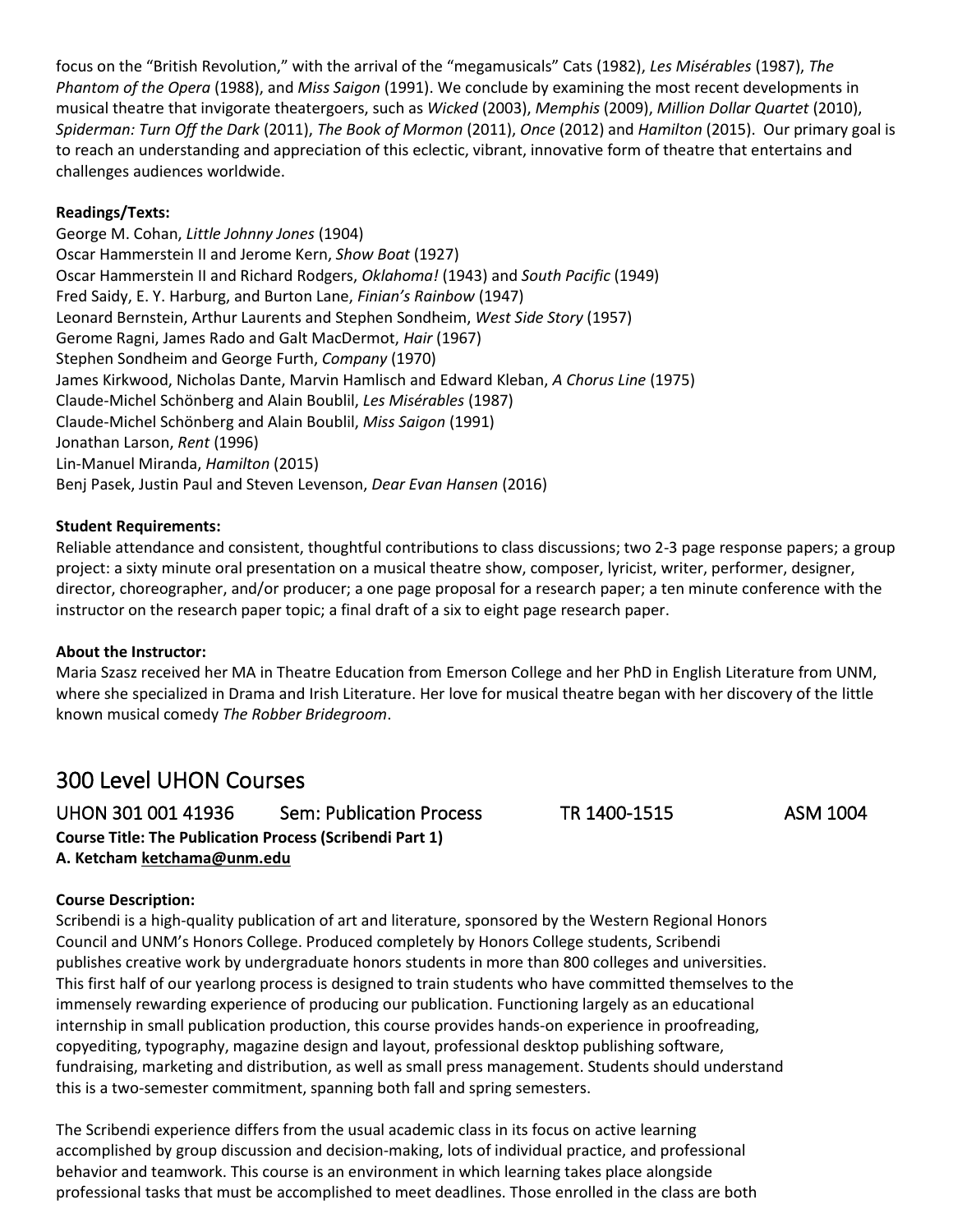students and staff members. Staff members who work hard to meet these responsibilities in a conscientious, serious, and creative manner will gain marketable skills and enjoy an extremely rewarding educational experience.

#### **Readings and Texts:**

Denise Bosner, Mastering Type K. D. Sullivan and Merilee Eggleston, The McGraw-Hill Desk Reference for Editors, Writers, and Proofreaders Bill Walsh, The Elephants of Style

**Films and other materials:**  Scribendi Staff Website, Scribendi Handbook

#### **Student Requirements:**

Attendance; participation in class discussions and activities; maintenance of weekly office hours; 10 assignments covering design, software, copyediting, and assessment; and a final 10-15-page miniature magazine project.

#### **About the instructor:**

Professor Amaris Ketcham received her MFA in Creative Writing from the Inland Northwest Center for Writers at Eastern Washington University. Professor Ketcham has published essays, poetry, and short fiction in a variety of magazines, anthologies, and online venues. Her teaching interests include creative writing, fine arts, graphic design, and print and digital production. She currently serves as the Faculty Advisor for Scribendi, the Honors College and Western Regional Honors Council literature and arts magazine.

### <span id="page-24-0"></span>UHON 301 002 34246 Sem: Food and Society TR 1230-1345 ASM 1004

**Course Title: Food & Society: Why we eat what we do, and why it matters M. Walsh-Dilley [marygoldwd@unm.edu](mailto:marygoldwd@unm.edu)**

#### **Course Description:**

What did you eat for breakfast this morning? Better yet, why did you eat it? Of course, we eat to satisfy biological needs, but, as the late Sidney Mintz (1996) tells us, "eating is never a 'purely biological' activity". Food is undeniably substantive, but it is also symbolic and social, and producing, preparing, and consuming food reflects who we are and how we fit into the world.

In this course, we will investigate some of the social, political, and historical factors that shape what we eat, and why. This course emphasizes that food is never simply natural or personal, but is, rather, influenced by social institutions (from colonialism to class) as well as people's resistance to and negotiations of these forces. We will first look at how food both shapes and is shaped by culture and identity. We will then turn to the politics behind the distribution of food, examining both hunger and obesity. Finally, we'll turn to agriculture and food production to link production and consumption. We will consider our current agricultural system, examine its benefits and costs and how they are distributed, and what we can do to improve it, and then look to how this might be done in the future. After taking this class, you'll never look at your breakfast the same again.

#### **Readings/Texts:**

Jeffrey Pilcher. *Que Vivan Los Tamales! Food and the Making of Mexican Identity* Amanda Little. *The Fate of Food: What We'll Eat in a Bigger, Hotter, Smarter World* Plus additional texts compiled in a course reader available for purchase in the UNM Copy Center.

#### **Student Requirements:**

In addition to participation and attendance, students in this class are evaluated on their participate in four challenges that involve experiential learning, research, writing, oral presentation, and a Story Map: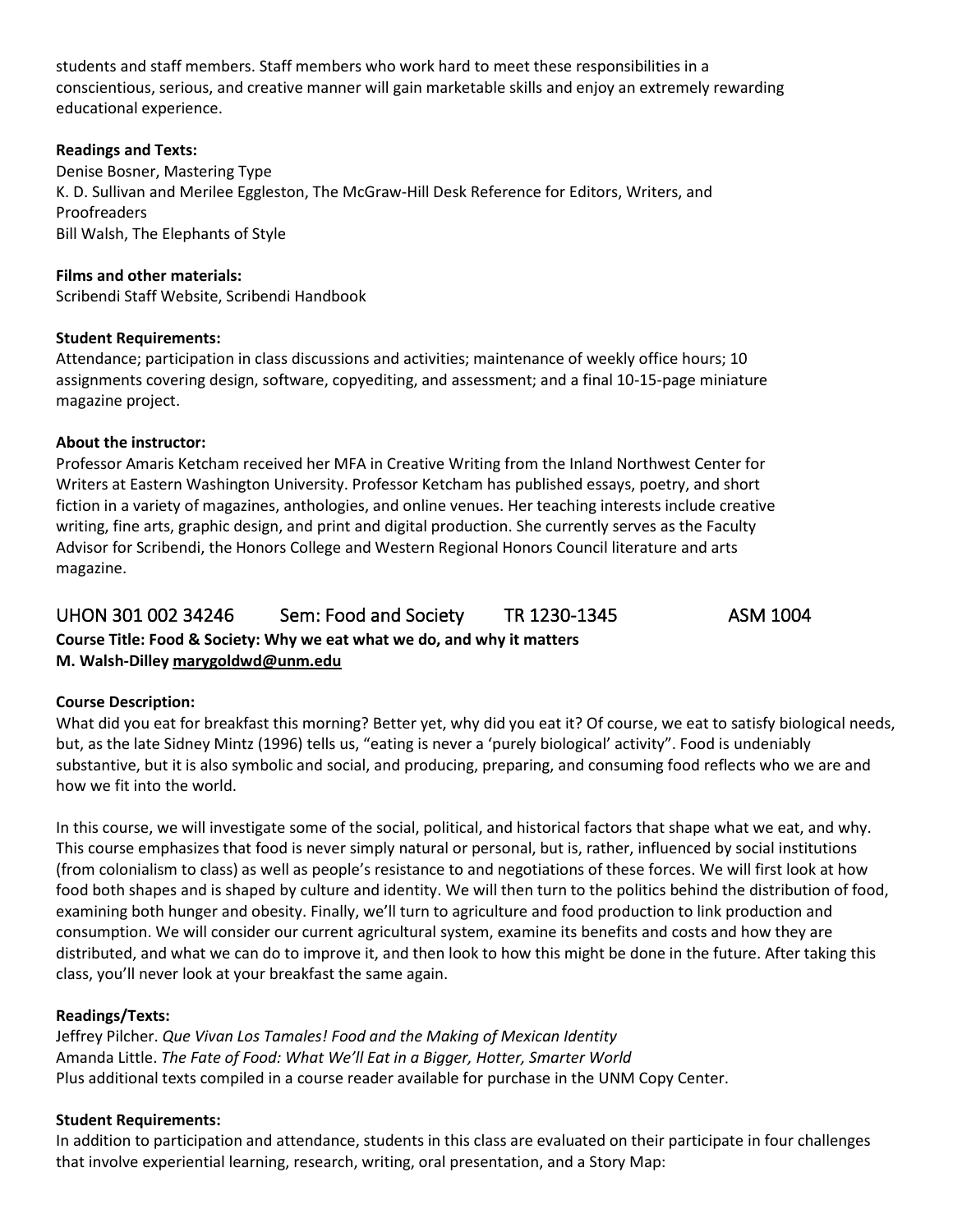- 1) Recipe Challenge: students find and follow a recipe related to the themes of the class, researching and presenting the food to the class. (This means we get to eat in almost every class.)
- 2) Cookbook Challenge: students select and examine a cookbook of their choice, writing a short analysis of the food ideologies that it presents;
- 3) SNAP Challenge: students are challenged to abide by the limited food budget offered by the Supplemental Nutrition Assistant Program, the primary food assistant program offered by the federal government, and will write an essay documenting their experience and critically examining food insecurity in the United States;
- 4) Commodity Chain Challenge: students research the commodity chain of a special food and then generate an ESRI Story Map to present the story of this food item to the rest of the class.

#### **About the Instructor:**

Marygold Walsh-Dilley holds a PhD in Development Sociology and conducts research on rural development, climate change and resilience, and food & agricultural systems, primarily in the Andean region of South America. She also leads the Conexiones Ecuador summer study abroad program, with its theme of "Food, Sovereignty, and Development", every other year.

#### <span id="page-25-0"></span>UHON 301 003 44563 Sem: Soviet Underground Lit TR 0930-1045

#### **Course Title: "Manuscripts Don't Burn": Soviet History through Underground Literature R. Faubion [sanren@unm.edu](mailto:sanren@unm.edu)**

*This course counts toward the Anderson School of Management requirement for an upper division Humanities class.*

#### **Course Description:**

While underground literature (known as *samizdat*, meaning "self-published") has a three-century history in Russia, under Soviet oppression it blossomed into a potent, varied collection of texts. Despite the threat of imprisonment, courageous Soviet citizens avidly copied and circulated manuscripts of officially forbidden texts; as a result, although samizdat was illegal, unofficial publication was quite active and Soviets often knew this literature well. As might be expected, *samizdat* includes grim works detailing systemic injustice, such as Eugenia Ginzburg's memoir of her decades in a labor camp. But the literature of the Soviet underground wasn't all realistic and gloomy; Vladimir Voinovich's novel *The Life and Extraordinary Adventures of Private Ivan Chonkin* and Mikhail Bulgakov's SciFi novella *Heart of a Dog* offer pointed but comic challenges to the Soviet system. In addition to these texts, we will also read Bulgukov's beautiful, phantasmagoric *Master and Margarita*, which is widely recognized as one of the greatest novels of the twentieth century. The texts covered in this class include some of Russia's most distinguished and diverse literary achievements; they are valuable not only because of the glimpses they offer into a closed society but also because they are rich, rewarding works of art. (No knowledge of Russian is needed for this course; all works will be read in translation. For further information, please email Dr. Faubion at sanren@unm.edu.)

#### **Readings/Texts: (Electronic versions are acceptable)**

Yevgeny Zamyatin, *We* Mikhail Bulgakov, *The Master and Margarita* (Please be sure to get the translation by Burgin and O'Connor) Mikhail Bulgakov, *Heart of a Dog* Eugenia Ginzburg, *Journey into the Whirlwind* Vladimir Voinovich, *The Private Life and Extraordinary Adventures of Private Ivan Chonkin*

We will also read poetry by Anna Akhmatova; those poems will be supplied by the instructor.

#### **Student Requirements:**

A research project which may (at the student's discretion) include a non-traditional component, such as a work of art or a story; a presentation on an element of Soviet history or culture; two 1200-word essays based on the assigned readings; careful preparation for and respectful, engaged participation in class discussion

#### **About the Instructor:**

After receiving degrees in Russian from Trinity University and the University of Kansas, Renée Faubion earned a second M.A. and a Ph.D. in English at UNM. She is particularly interested in how cultures use literature to construct knowledge and notions of truth. Renée has published on H.D. and Tim O'Brien and has won four awards for excellence in teaching.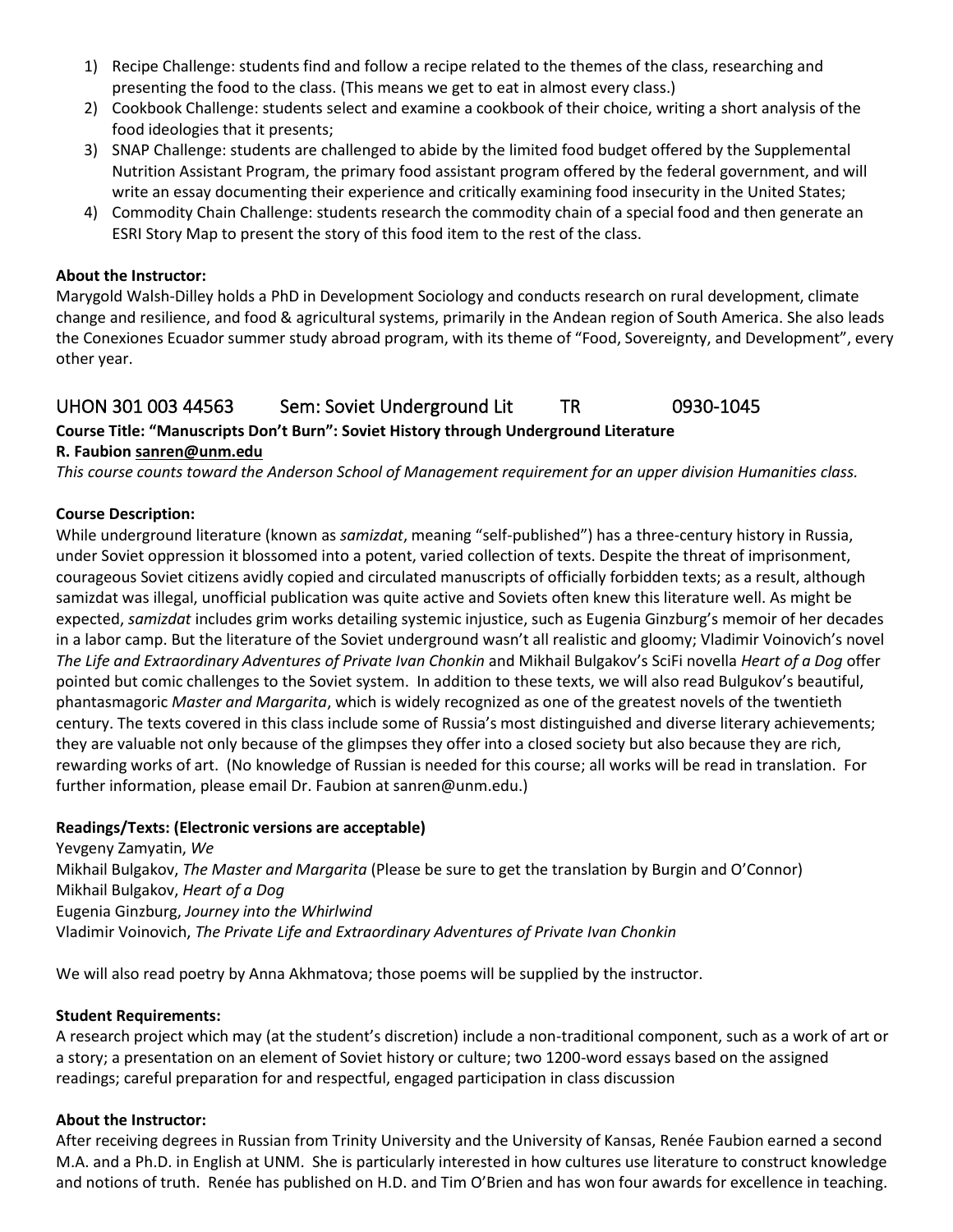#### <span id="page-26-0"></span>UHON 301 005 59271 Sem: World Building M 1600-1830 ASM 1004 **Course Title: World-building: Designing the Multiverse of Speculative Fiction B. James [ejames04@unm.edu](mailto:ejames04@unm.edu)**

*This course counts toward the Anderson School of Management requirement for an upper division Humanities class.*

Betsy James, author-illustrator of 17 books and World Fantasy Award finalist, teaches her popular workshop in science fiction, fantasy, horror, magic realism and other "What if?" genres. Amid sudden change and social challenge its oddball "thought experiments" push the envelope of human problem-solving and model creative thinking in STEM fields as well as the liberal arts and the entertainment industry.

This course is guaranteed to make you a better writer of both fiction and nonfiction. You'll read, write, and critique short stories and nonfiction; you'll experiment with maps and diagrams and other media. (No, you don't have to be able to draw.) Offbeat assignments will give you a personal portfolio of concepts and story starts for fiction, games, movies, the graphic novel. Bring your quirky, survivor's knowledge of this world to the building of new ones!

#### <span id="page-26-1"></span>UHON 301 006 56556 Sem: What Good is Tolerance MW 1200-1315 ASM 1004 **Course Title: What Good is Tolerance? R. Obenau[f obenauf@unm.edu](mailto:obenauf@unm.edu)**

*This course counts toward the Anderson School of Management requirement for an upper division Humanities class.*

#### **Course Description:**

As an attempt to enforce tolerance—living and let live—the American experiment represents a radical break from ancient and medieval thought. In this highly interdisciplinary course, you will get a chance to read some of the most important texts of the past two thousand years. We'll begin with some medieval literature to see why intolerance has been the default ethical position for almost all of human history, but we'll also look at key political treatises from the Renaissance and Enlightenment to understand how tolerance became one of the most important values associated with modernity. How is it that careful thinkers like St. Augustine, John of Salisbury, Machiavelli, Erasmus, Hobbes, Locke, Paine, Smith, Marx, Franklin, Jefferson, and Thoreau could each take such different views of tolerance?

We will be asking under what circumstances intolerance has been justified in the past and in the modern world, and in what cases we might prefer something beyond toleration such as the enthusiastic endorsement of difference. We will survey justifications for persecution in the Western tradition, spanning the Middle Ages through the present day, with a particular interest in the rise of toleration as a founding and guiding principle of the United States. We will examine the dangers associated with difference in homogeneous societies while also exploring some ways that diversity is understood to enrich our culture and our political process. We will read a variety of highly canonical texts dealing implicitly and explicitly with our topic of tolerance, and we will discuss them in their literary, social, historical, and political contexts.

#### **Readings/Texts:**

This course is intended to fill some gaps in your education. We begin with theoretical essays by E.M. Forster, Michael Walzer, and John Christian Laursen before embarking on a grand tour through some of the so-called "Great Books" of Western thought, including Machiavelli's *The Prince*, Hobbes's *Leviathan*, Smith's *The Wealth of Nations*, Marx's *The Communist Manifesto*, and works from the American Revolution by Paine, Franklin, Jefferson, Madison, Hamilton, and others, including the U.S. Constitution.

#### **Student Requirements:**

There is less writing in this class than in the others I teach because the readings are so intense. As with all Honors courses, consistent attendance and active participation are required; students are expected to keep a private reading journal which will form the basis of a series of brief response papers. There will be one shorter analytical paper and a longer term paper on a topic of your choosing. Depending on enrollment, each student will either lead discussion on one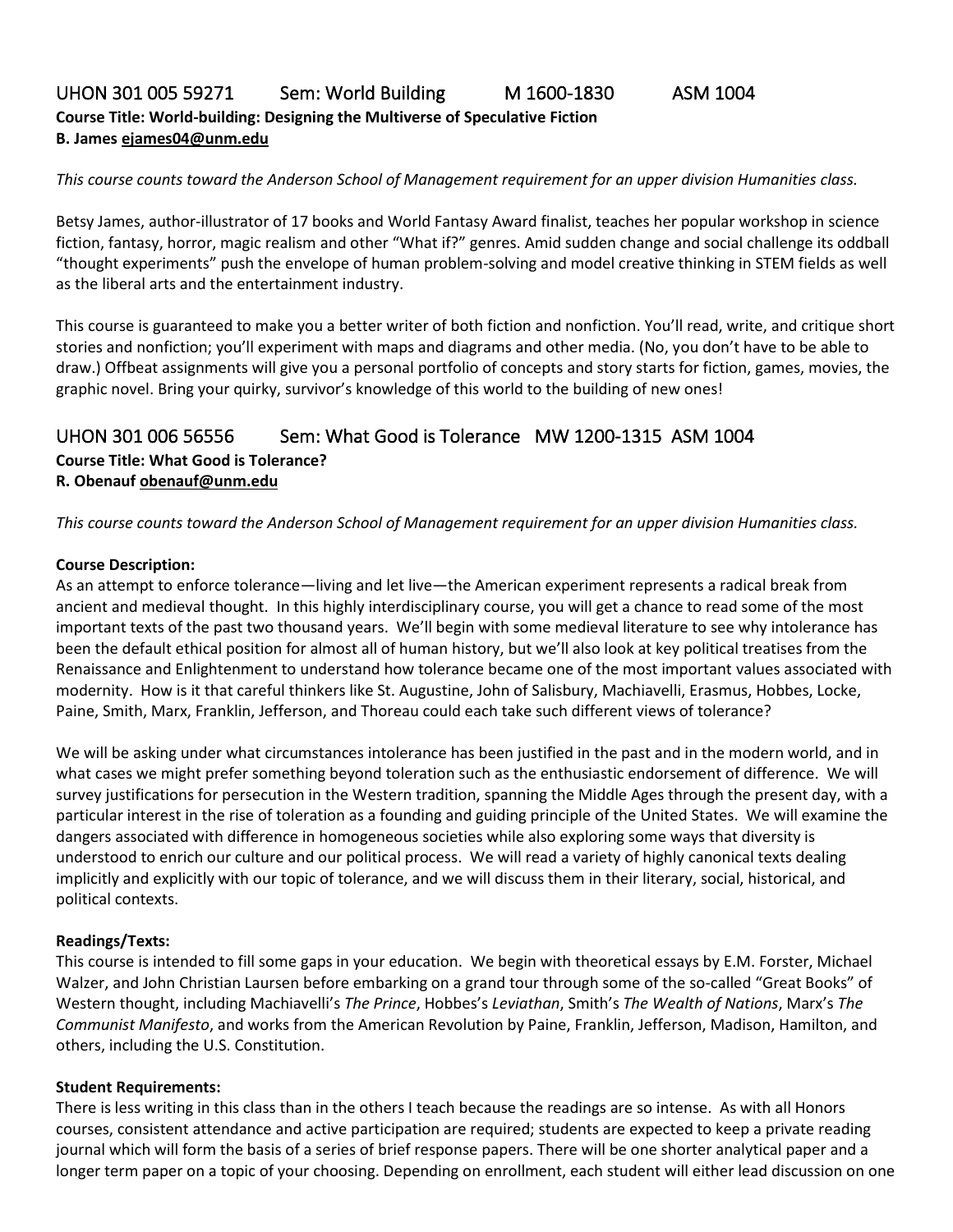of our readings at some point during the semester, or will offer a series of three-minute "leads" to stimulate class discussion throughout the semester.

#### **About the Instructor:**

Richard Obenauf earned his BA from UNM and his MA and PhD from Loyola University Chicago. An expert in the history of tolerance and intolerance, he has argued that the roots of formal press censorship in England are to be found in earlier forms of intolerance which sought to enforce conformity, and that censorship is not distinct from intolerance, but rather is another form of intolerance.

#### <span id="page-27-0"></span>UHON 301 010 53481 Sem: Getting Away with Murder TR 1400-1515 ASM 1040 **Course Title: Getting Away with Murder: The Social Construction of Serial Killing R. Faubion [sanren@unm.edu](mailto:sanren@unm.edu)**

*This course counts toward the Anderson School of Management requirement for an upper division Humanities class.*

#### **Course Description:**

German Expressionists were preoccupied with the phenomenon of serial murder. In numerous paintings, a few staged photographs, and one great film (Fritz Lang's *M*), they return again and again to this subject. As an educated audience, we understand that works of art and film present interpretations of reality, rather than objective depictions of events. What we might miss, however, is the fact that other assessments of serial killing in disciplines such as the sciences and sociology might themselves also be interpretations shaped to some extent by the cultures that create them. In this class, we will consider the stories (both fictional and academic) that cultures develop to explain the phenomenon of serial killing. For example, why is sexual deviance often assumed to be a motive even when no overtly sexual aggression is demonstrated in the course of a particular serial crime—and why are such killings at times romanticized? How do assumptions about class and race influence attitudes toward serial killers and their victims? What happens to a culture's explanations of serial killing when the perpetrator is a woman? The Ripper crimes, perhaps the most famous serial killings in western culture, will be a focus of extended study this semester as we try to understand how a range of cultural forces, including sensationalism, anti-Semitism, Victorian sexuality, and social reform movements, came together to shape responses to this legendary crime. Our texts will come from a range of disciplines, including art, literature, the history of criminal psychology, and cultural studies. For more information, please contact Dr. Renée Faubion at sanren@unm.edu.

#### **Readings/Texts (Electronic versions are acceptable):**

Philip Jenkins, *Using Murder* Patrick Suskind, *Perfume* Thomas Harris, *Silence of the Lambs*

We will also read a selection of scholarly secondary sources addressing various ways in which serial killing has been contextualized; these will be accessed using the library databases.

#### **Student Requirements:**

Three 1500-word essays; a research project culminating in a presentation; good attendance and thoughtful, consistent participation in seminar discussion.

#### **About the Instructor:**

After receiving degrees in Russian from Trinity University and the University of Kansas, Renée Faubion earned a second M.A. and a Ph.D. in English at UNM. She is particularly interested in how cultures use literature to construct knowledge and notions of truth. Renée has published on H.D. and Tim O'Brien and has won four awards for excellence in teaching.

#### <span id="page-27-1"></span>UHON 301 012 49740 Sem: Leadershp & Public Speaking T 1700-1930 ASM 1040

**Course Title: Leadership and Public Speaking T. Goloversic tgoloversic@unm.edu**

#### **Course Description:**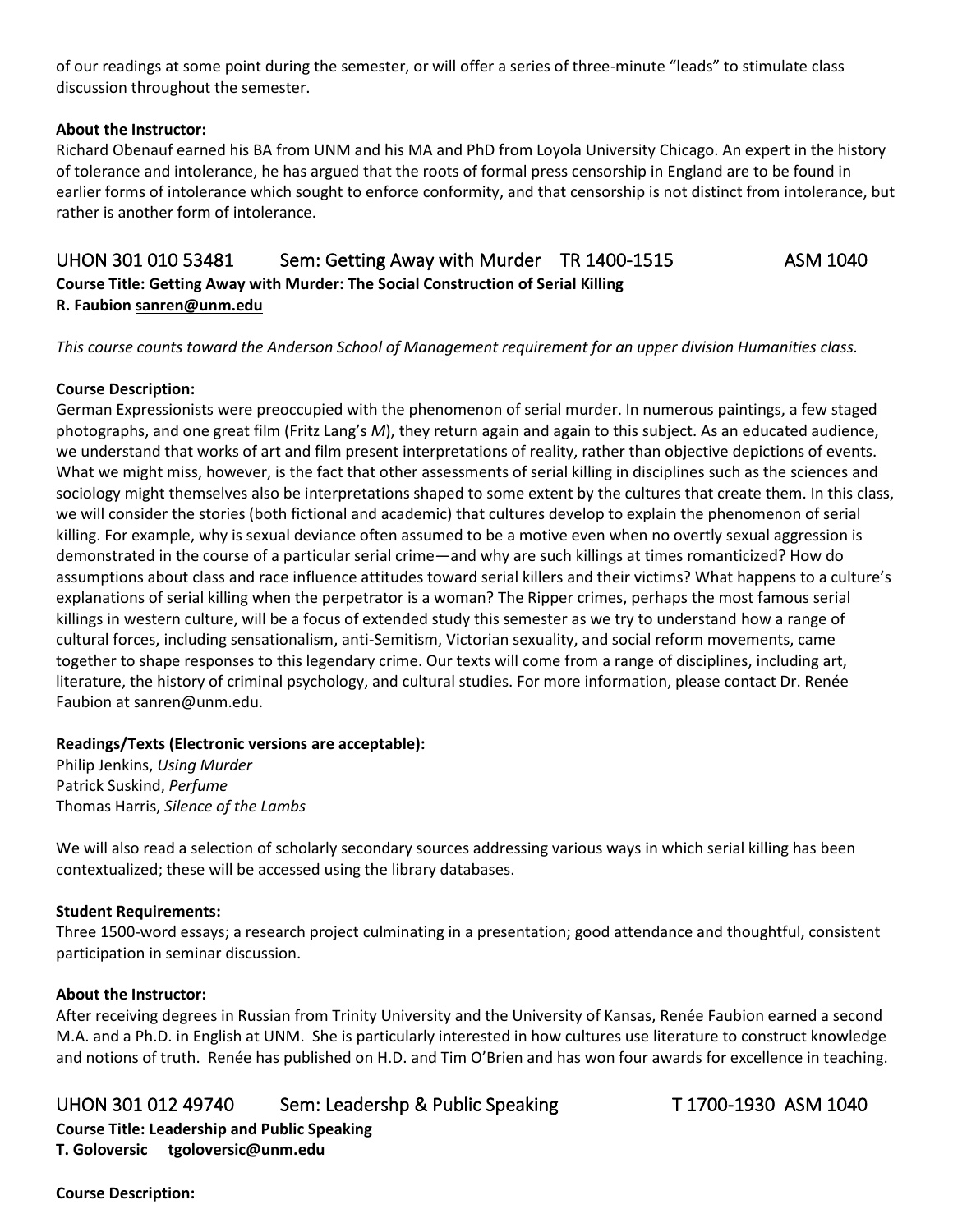Leadership is highly sought after in the workplace to improve profits, productivity, and employee retention. What makes finding good leader so difficult? Leadership is hard to pin down, it is flexible, and it can be fleeting. Required leadership traits are almost impossible to define for every situation. Making things even more difficult is certain styles are not transferable to different work environments.

Throughout the semester we will explore the theories, traits, successes, and failures of leadership.

Are there are some simple leadership rules to improve your everyday life and performance at work? I believe there are…but first you need to be introspective and ask yourself some questions to see if you want to become a leader.

An important part of becoming a leader is the ability to speak to your audience. Speak clearly, convey your information, motivate your employees, and address their needs. As a leader, you will also be the public spokesperson for your organization. In this course, you will have the opportunity to practice and improve your public speaking skills. Over the semester you will acquire knowledge, experience, and skills to aid you in developing your leadership skills. You

will need these skills to excel in your chosen field.

#### **Readings/Texts:**

- Anderson, Chris: TED Talks: The *Official TED Guide to Public Speaking*. Publisher: Houghton Mifflin Harcourt; 1 edition (May 3, 2016) ISBN-10: 0544634497 ISBN-13: 978-0544634497
- Goloversic, Timothy: *You Can be a Leader.* April 2016. ASIN: B01EO3PRBA. Amazon Kindle electronic or paperback.
- Sandberg, Cheryl: *Lean In: Women, Work, and the Will to Lead.* Deckle Edge, March 11, 2013. ISBN-10: 0385349947; ISBN-13: 978-0385349949

#### **Student Requirements:**

Each student will research and analyze an assigned topic, turn in an essay, and present their research findings to the class.

Group Presentation

Analytical Group Paper and Presentation

Student groups will present their findings in a document modeled after an internal governmental white paper consisting of a one-page executive summary with an additional 8 to 10 pages of writing. Weekly research along with class discussions and debates.

#### **About the Instructor:**

Tim is a retired Army Officer, Blackhawk Pilot, and a Former Commander. He was part of the UN and NATO Peacekeeping Task Force in Bosnia.

Tim spent time working in corporate America as a Program Manager. Currently he instructs Air Force Pilots in Combat Search and Rescue along with being a project team member on high tech systems.

He has written three books.

Tim holds an MBA, MS of International Relations, and a BS in Aeronautics.

### <span id="page-28-0"></span>400 Level UHON Courses

<span id="page-28-1"></span>UHON 401 002 59265 Sem: Space&NM Aliens to SpaceX TR 1530-1645 ASM 1040 **Course Title: Space and NM: From Aliens to SpaceX L. Donovan [ldonovan@unm.edu](mailto:ldonovan@unm.edu)**

*This course counts toward the Anderson School of Management requirement for an upper division Humanities class.*

#### **Course Description:**

New Mexico is a place steeped not only in vibrant cultural traditions and creative expressions of art and literature, but also in the technology, science, history, and literature of space, that place of satellites, galaxies and worlds unknown. In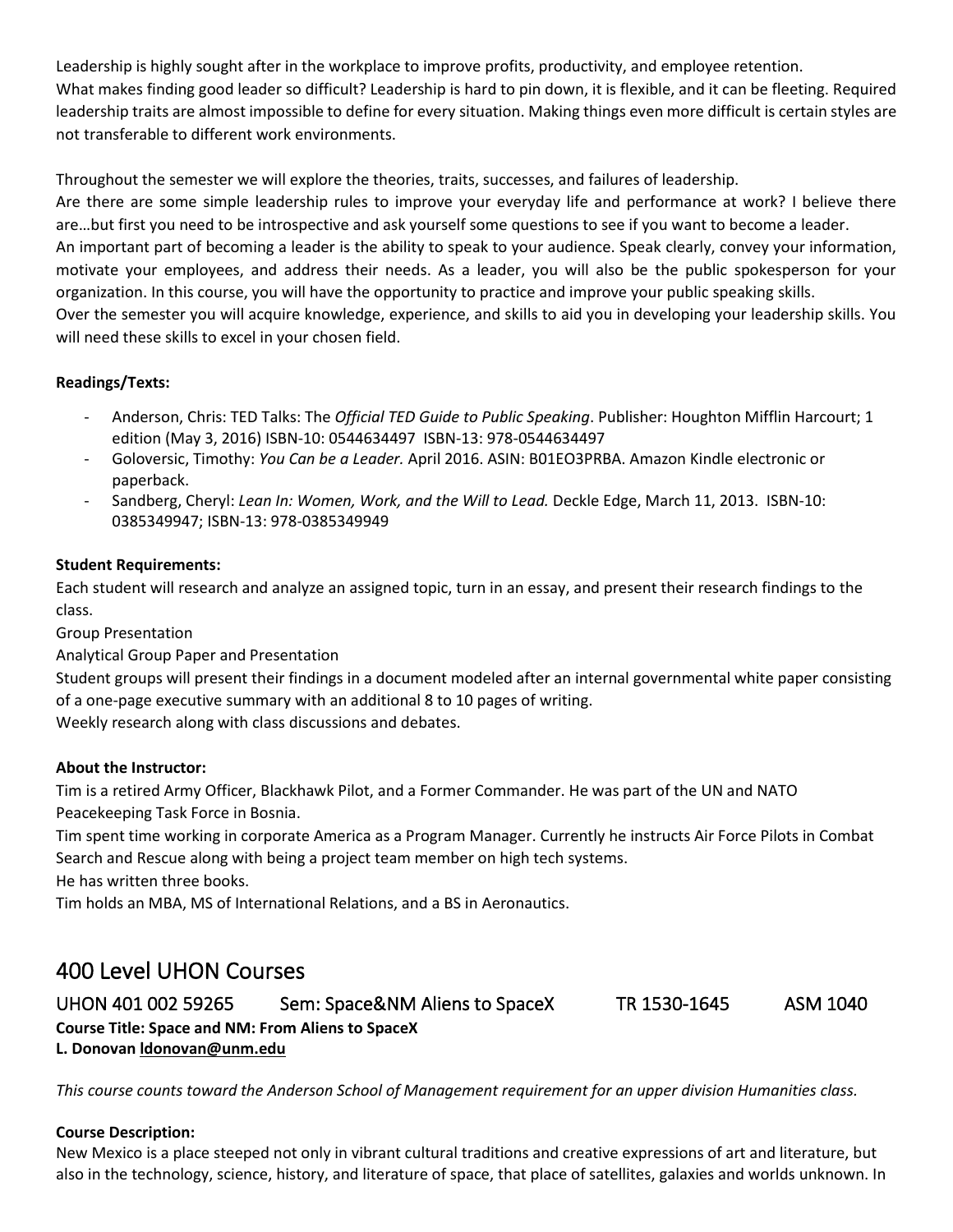this course, we will examine past events and contemporary efforts to begin to comprehend why our state has such a rich connection to the stars and beyond. To accomplish this, we will explore such topics as the Mercury 13 women astronauts who trained at Lovelace Clinic in the 1960s, the biographies of some New Mexico astronauts, video moments in the history of SpaceX flights, X-Prize competitions to create a space elevator, scientist Robert Goddard's development of early rockets, science fiction works by New Mexico writers, popular culture history surrounding the possible crash of an alien spaceship near Roswell, plans for the Spaceport near Alamogordo, and research at the Very Large Array telescopes near Socorro. Our discussion of the role of space in New Mexico's history and future will feature interdisciplinary explorations of materials from technology, social science, and physical sciences viewed primarily from perspectives of literature, history, and popular culture.

To investigate our subject, we will work with two primary modes of learning: 1) Research and Analysis, using interdisciplinary sources and approaches to develop papers, presentations, and projects that integrate ideas and methods; and 2) Imagination, in which you will be encouraged to envision the connections between New Mexico and the stars through exercises and projects in creative expression. If students wish, we may decide to take some unofficial field trips to NM space sites, but these will be determined later.

#### **Readings/Texts:**

Martha Ackmann, *The Mercury 13: The Untold Story of Thirteen American Women and the Dream of Space Flight* Loretta Hall, *Out of this World: New Mexico's Contributions to Space Travel* Rupert Matthews, *Roswell: Uncovering the Secrets of Area 51 and the Fatal UFO Crash* Mike Mullane, *Riding Rockets* Joseph T. Page II, *New Mexico Space Trail* Melinda M. Snodgrass, *A Very Large Array: New Mexico Science Fiction and Fantasy* Other materials available online will include works on: archaeoastronomy in Chaco and other NM sites; the Mars Rover project; *Spaceboy* comics by Stephen McCranie; and SpaceX videos.

#### **Student Requirements:**

Attendance, class participation, weekly blog discussion, an oral history project, leading one class discussion, a creative project, an interdisciplinary research paper/multimedia video/or web project, and a final portfolio.

#### **About the Instructor:**

Leslie Donovan graduated from UNM's Honors program as an undergraduate and is now a full-time Honors faculty. She earned her B.A. in Creative Writing and M.A. in English from UNM and her Ph.D. in Medieval Literature from the University of Washington in Seattle. She teaches interdisciplinary courses in creativity, J. R. R. Tolkien, humanities, communications, future studies, and medieval studies. Her teaching has been recognized by several awards.

#### <span id="page-29-0"></span>UHON 401 003 41836 Sem: Ethics: Making Rght Decis R 1700-1930 ASM 1040

#### **Course Title: Ethics: Making the Right Decision P. Fornell [pfornell@unm.edu](mailto:pfornell@unm.edu)**

#### **Course Description:**

All of us from time to time reflect on the ethical dimensions of our lives. What sort of person I ought to be? Which goals are worth pursuing? How should I relate to others? We may wonder about the answers to these questions that have been provided by the most profound thinkers of past generations. We may speculate whether their conflicting opinions amount to disagreements about the truth or merely expressions of their differing attitudes. We may consider how their varied theories might help us understand ethical issues of our own day.

This course will provide the vehicle to address these matters. We will examine some of the influential ethical theories in philosophical thought, from ancient Greece to contemporary thinkers. We'll explore theoretical and practical issues concerning the nature of ethical judgments, the resolution of disagreements and the evolution of ethical theories. We will also delve into contemporary ethical problems that may include; abortion, euthanasia, famine relief, animal rights, capital punishment, business practices, voting rights, climate crisis, and universal health care – to name just a few.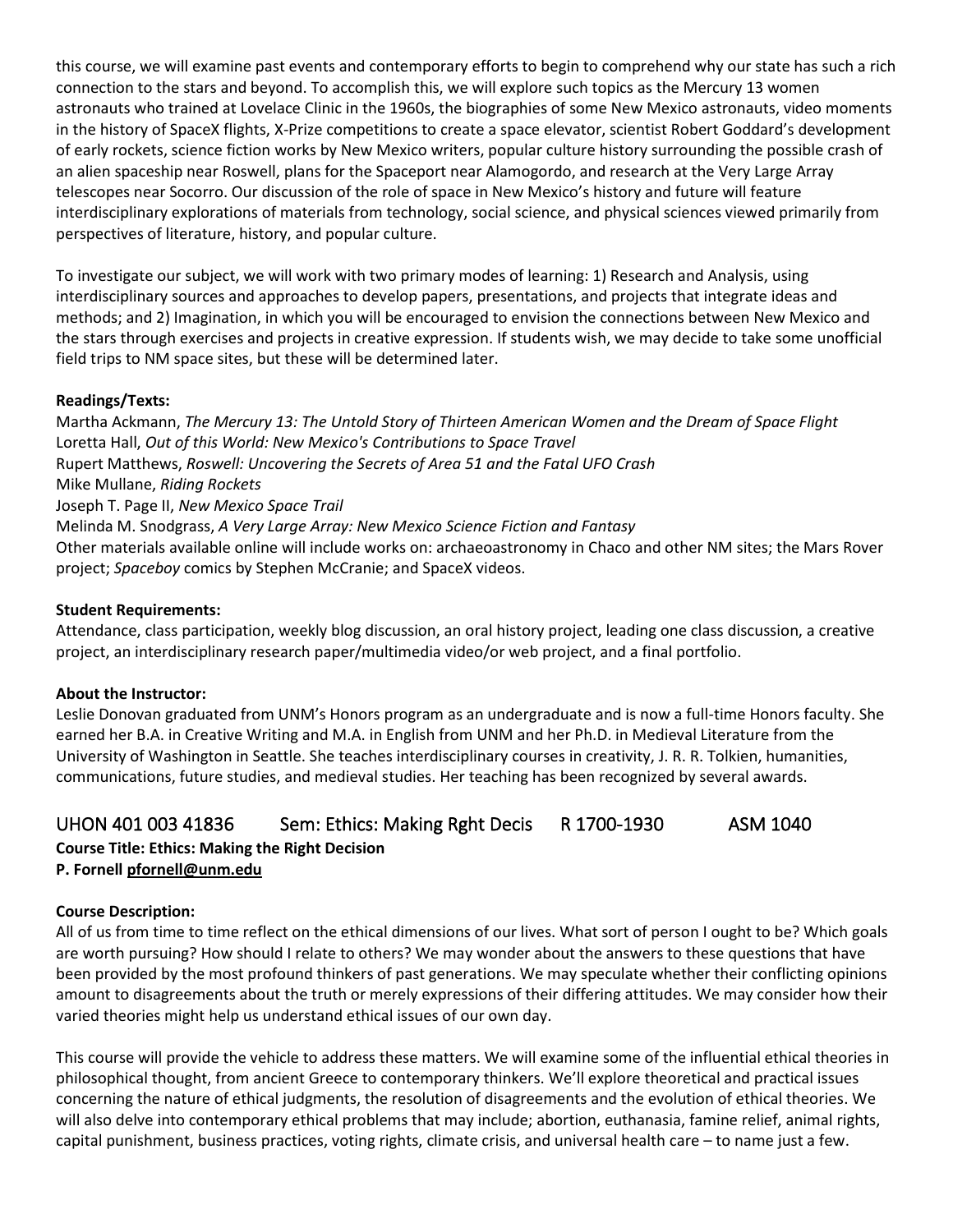Which ethical positions are correct? Just as each member of a jury at a trial needs to make a decision and defend a view after considering all of the relevant evidence, so each inquirer needs to make a decision and defend a view after considering all the relevant opinions and facts. This course will provide the materials and venue on which to base your thinking. But the challenge and excitement of ethical decision making is that after taking account of the work others have done, the responsibility for reaching conclusions is your own. What sort of person will you be? Which goals will you pursue? And, how will you relate to others?

#### **Readings/Texts:**

*Thinking Critically About Ethical Issues* (9th Ed.), Vincent Ryan Ruggiero, McGraw-Hill, New York, NY, 2015. Please purchase or rent the 9<sup>th</sup> edition.

#### **Additional Readings**:

Each student will select at least two (2) primary sources (Aristotle, Kant, Dalai Lama, a contemporary expert/scholar, etc.) to present and utilize in their individual and team project. The Codes of Ethics of pertinent professional associations will be examined (American Medical Association, American Management Association, Bar Association, American Counseling Association, etc.) As well as other pertinent documents that guide our ethical decision making.

#### **Student Requirements:**

Each student will research and present on an ethics issue of their choice. In addition to the readings required for class, students will select a focused area of ethical decision making to research and prepare an individual and group project. The area selected is designed to lead to a practical application of ethical decision making. For example, a proposed change in government ethics or business practices. The research paper and class presentation must demonstrate a synthesis of the ethical disciplines explored and integrate the theoretical and the practical applications from these 2 disciplines (the philosophical and the focused area/discipline.) This research is also intended to be submitted for publication in a professional journal, newsletter or other appropriate source. Finally, students are encouraged to invite esteemed members of the community to present to class on their efforts in ethical decision making. Guests must be reviewed with instructor before invitation.

#### **About the Instructor:**

Paul David Fornell, MS, LPCC has taught undergraduate and graduate courses in ethics for over 35 years and is a clinical mental health counselor. Paul has served as the Director of Ethics and Professional Standards for the American Counseling Association and has served as the chair of the ethics committee for the New Mexico Counseling Association.

### <span id="page-30-0"></span>UHON 401 004 65687 Sem: Installation Art TR 1230-1345 ASM 1020 **Course Title: UHON 401: Installation Art: In Dialogue with Technology & Culture M. Jacobs [mejacobs@unm.edu](mailto:mejacobs@unm.edu)**

#### **Course Description:**

Installation art can encapsulate a range of media such as video, photography, audio among others, yet it often encourages an abandonment of the traditional "disinterested" approach to viewing art in which the art and viewer are separate. Installations often encourage a range of sensory activation, rather than simply sight, in which the environment where the work is installed helps construct meaning. Looking at installation artists such as Alfredo Jaar, Yayoi Kusama, Ann Hamilton, and Tara Donovan among others we will investigate how this art form seeks to activate various senses through the use of materials—lights, mirrors, blue jeans, and beeswax to name a few—and methods to transform our understanding of space and scale. The course will start with in-class creative exercises and projects to build one's skills to the point of conceiving and creating an installation. Conceptually, the work will integrate the construction of artistic installations with the investigation of emerging scholarship by scholars such as Sherry Turkle and Tristian Harris, which explores the role of technology and how it shapes culture and personal identity. This inquiry will overlap with dialogues regarding the role of the artist and art in contemporary culture. Students will take a class field trip to Meow Wolf and Site Santa Fe.

**Readings/Texts:**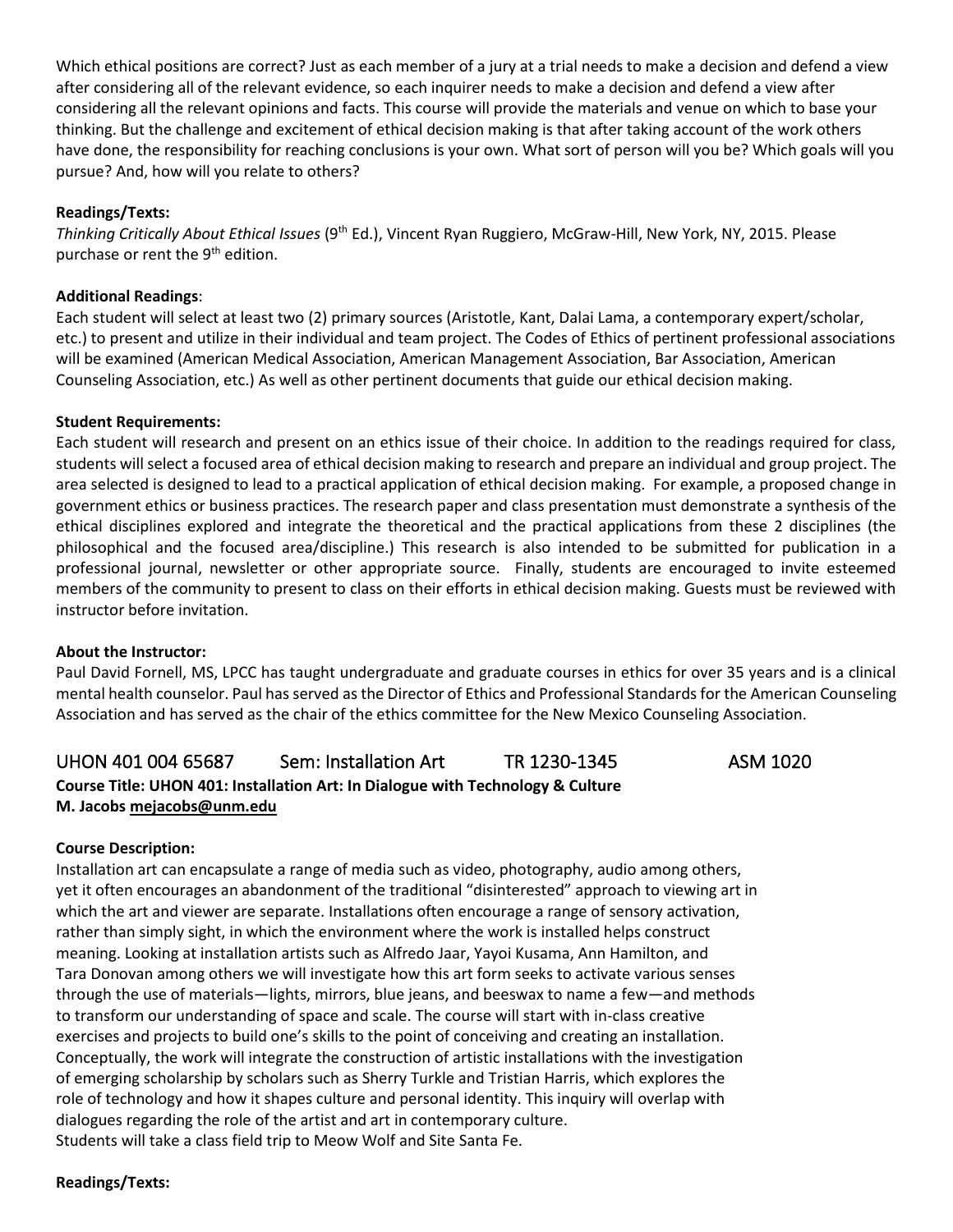A course reader, available online; with a compilation of short texts related to installation art, technology and culture. Excepts include writings from: Diane Ackerman, Claire Bishop, Tristian Harris, Nato Thompson, and Sherry Turkle.

#### **Student Requirements:**

- Oral Artist's Presentation
- Paper (5 page)
- Creative Project #1: Repetition
- Creative Project #2: Individual Installation
- Creative Project #3: Group Installation

#### **About the Instructor:**

Megan Jacobs is an Associate Professor in the Honors College and holds a Master of Fine Arts degree. Jacobs teaches courses on photography, political art and aesthetics. She is a practicing artist whose work has been exhibited internationally and nationally at Aperture Gallery, Saatchi Gallery, the Museum of New Art (MONA), and the Pingyao International Photography Festival, Pingyao,China. Her work has been featured in publications such as Musee Magazine, Lenscratch, Feature Shoot and Frankie Magazine.

#### <span id="page-31-0"></span>UHON 401 006 53483 Sem: Archaeology of Trails MW 1330-1445 ASM 1004

**Course Title: Archaeology of Trails Lovata [lovata@unm.edu](mailto:lovata@unm.edu)**

#### **Course Description:**

This is an interdisciplinary, experiential course that allows students a first-hand opportunity to study how culture plays out across the landscape through walking, hiking, backpacking, and camping. Students will gain an understanding of cultural landscapes through the disciplines of Anthropology, Archaeology, and Cultural Geography as they examine trails and the artifacts that people create to navigate, move across, claim, and mark their place on the land. Students will walk, observe, and study prehistoric, historic, and modern recreational and utilitarian trails in the across Central and Northern New Mexico in comparison to study of sites worldwide. This course is an opportunity to study how a wide range of peoples have traveled, used, and marked the landscape in New Mexico and surrounding Rocky Mountain regions and compare that to the world beyond. It requires students to make explicit and meaningful connections between readings, seminar discussions, and their own field experiences.

This course takes place both inside and outside the classroom as it combines typical Honors College seminar discussions with a series of field trips and field studies in August, September, and October. These include, depending on weather and site access, weekend day trips to Tsankawi Pueblo in the Jemez Mountains and El Morro National Monument near Grants, New Mexico. Students will also be required to participate in a 3 day, 2 night backpacking trip along the Continental Divide National Scenic Trail (in either the San Pedro Parks Wilderness Area near Cuba, New Mexico or the Cumbres Pass region of the Rio Grande National Forest along the New Mexico and Colorado border), where they will study the overlay of modern trails over historic and prehistoric trails. Because of the time spent in the field, we will not meet on campus during every regularly scheduled classroom time. Due to the nature of the field trips in wilderness, undeveloped, and wild lands; students must be physically able to hike and backpack in the outdoors and must provide some of their own hiking and backpacking equipment. There is \$85 required course fee to cover some gear, travel, and food expenses.

#### **Readings/Texts:**

Required readings entail a series of research articles from the disciplines of Anthropology, Archaeology, and Cultural Geography available for free download as PDF's. Because we will be spending a significant amount of time outdoors you must bring printed copies of readings to all meetings—copies on phones, tablets or other devices are not acceptable.